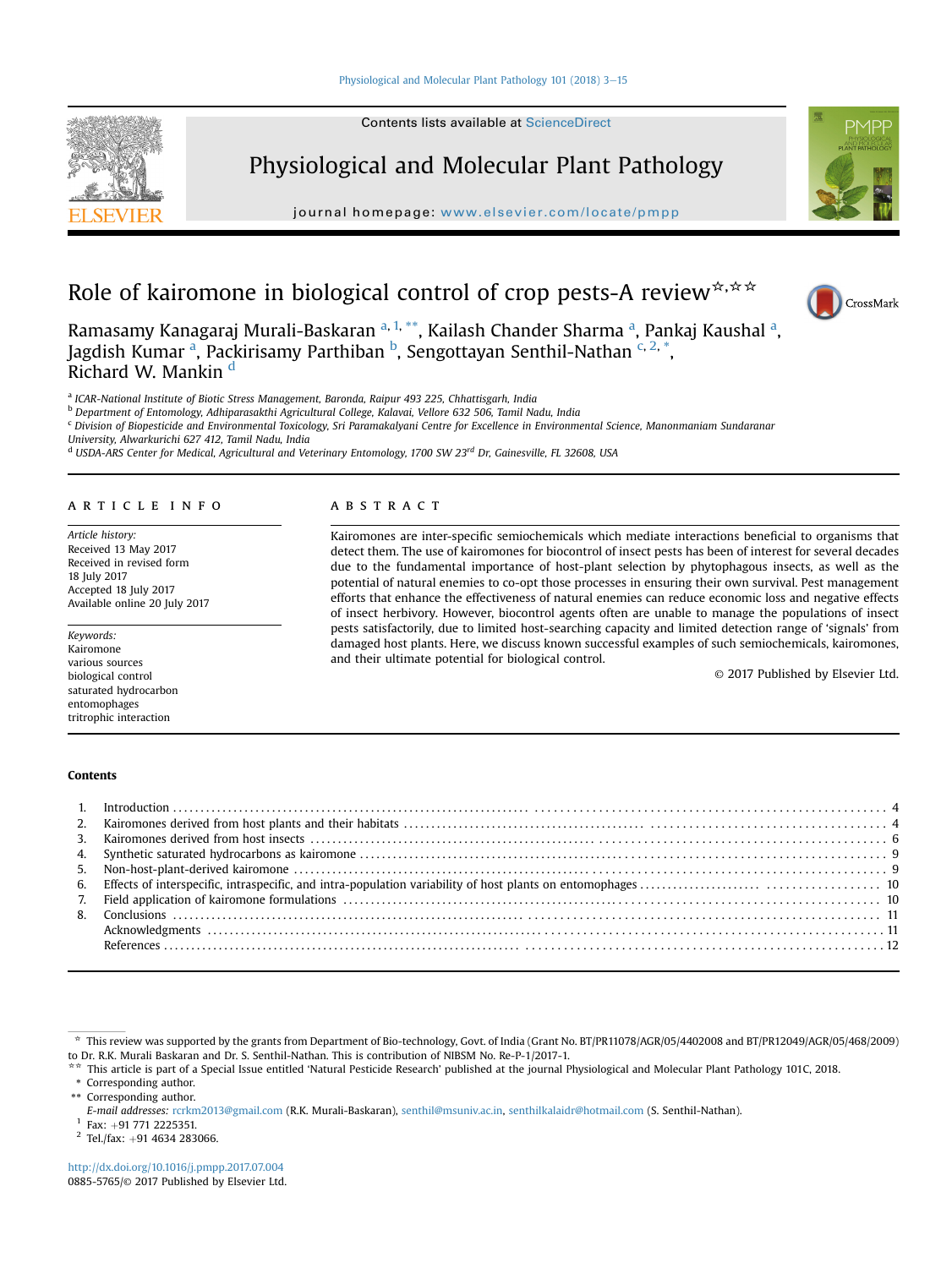# <span id="page-1-0"></span>1. Introduction

A kairomone is an interspecific semiochemical or a mixture of semiochemicals, produced by one species which induces responses advantageous to an individual of a different species perceiving the signal. Kairomones are important in biological control efforts due to the fundamental importance of semiochemicals in phytophagous insect host-plant selection (Fig. 1) [\[1\]](#page-9-0) and the potential for natural enemies to employ these as well as host insect odors in searching effectively for prey. It has been understood since the 1960s that herbivores in natural ecosystems are limited, not so much by food supply, but rather by natural enemies [\[2\],](#page-9-0) i.e., by biological control. Because kairomones play an important role in limiting herbivore populations in natural ecosystems, especially in tropical areas [\[3\],](#page-9-0) they may also have considerable utility for human management of insect crop pests.

Volatiles emitted from the host plants on which herbivores feed have been demonstrated in many studies to serve as kairomonal signals, attracting beneficial entomophages to the host plant, after which they employ other semiochemical and visual cues to search efficiently for different life stages of the plant pests. For example, parasitization by Trichogramma chilonis Ishii (Hymenoptera: Trichogrammatidae) on eggs of Helicoverpa armigera (Hübner) (Lepidoptera: Noctuidae) is high when the eggs are present on tomato rather than other crops  $[4]$ . Host insects also emit kairomones attractive to beneficial entomophages. Tricosane, present in wing scales of H. zea (Boddie) acts as a host-insect-derived kairomone attractive to T. evanescens Westwood, 1833 [\[5\]](#page-9-0).

Entomophages utilize chemical cues for host habitat location, host location, and foraging activities as described in different sections below. Mixtures of cues from various sources in a crop or conservation habitat needing protection can elicit specific responses by natural enemies that result in their conservation and increased abundance. The sources of these kairomones can be natural host- and non-host plants, as well as commercial dispensers of long- and short-chain saturated hydrocarbons.

This report organizes and discusses information about major sources of kairomone and their scope in eliciting responses among entomophages for management of herbivores in crop eco-systems. The major topics of the report are diagrammed in [Fig. 2.](#page-2-0) Herbivores directly benefit from host-plant biomass but can suffer negative effects from toxic host-plant secondary compounds. Herbivores can have direct positive effects on entomophages when providing biomass for sustenance, but can have indirect negative effects on entomophages if they sequester secondary compounds that interfere with entomophage growth [\[6\].](#page-9-0) Entomophages have indirect positive effects on host plant biomass by reducing populations of herbivores. In addition, some kairomones that attract entomophages to host plants are attractive also to herbivores [\[7\]](#page-9-0).

# 2. Kairomones derived from host plants and their habitats

Ecological and evolutionary studies have focused extensively on how entomophages locate host insects in plant habitats  $[8-10]$  $[8-10]$  $[8-10]$ . In multiple studies, the attractiveness of habitats with a diversity of crops and weed flora was increased by the mixtures of physical and chemical stimuli produced when the crops were stressed by herbivores. Parasitoids, in particular, have adapted to conditions of low host density by searching for herbivoure-induced plant volatiles (HIPVs) [\[11,12\]](#page-9-0) produced by infested host plants. Linalool-L and heptadecane detected from fruit extract of tomato cultivar have been reported by Tandon and Bakthavatsalam  $\begin{bmatrix}4\end{bmatrix}$  to attract T. chilonis on the eggs of H. armigera. Leaf extracts of the same variety of tomato had different chemical compounds of  $\alpha$ -phellandrene, a-pinene, *trans-caryophyllene*, (Ζ)-α-farnesenc, *trans-α*ocimene and selinene that were found to be attractive to T. chilonis. Allium porrum damaged by Acrolepiopsis assectella is known to produce sets of volatiles, including dipropyl disulfide and propyl propane, as well as thiosulfonate, propyl propane and thiosulfinate [\[13\]](#page-9-0) that are attractive to Diadromus pulchellus. Allylisothiocyanate is abundant in volatiles of Brassica nigra damaged by Brevicoryne brassicae, which enhances the activity of Diaeretiella rapae [\[14\]](#page-9-0) ([Fig. 3A](#page-3-0) and B).

Attraction of two Scelionids, Trissolcus bassalis and Telenomus podisi was enhanced towards host legumes infested with Nezara viridula  $[15]$  and Euschistus heros  $[16]$ , respectively. Pine trees



Fig. 1. Schematic representation of how plant response against the herbivore.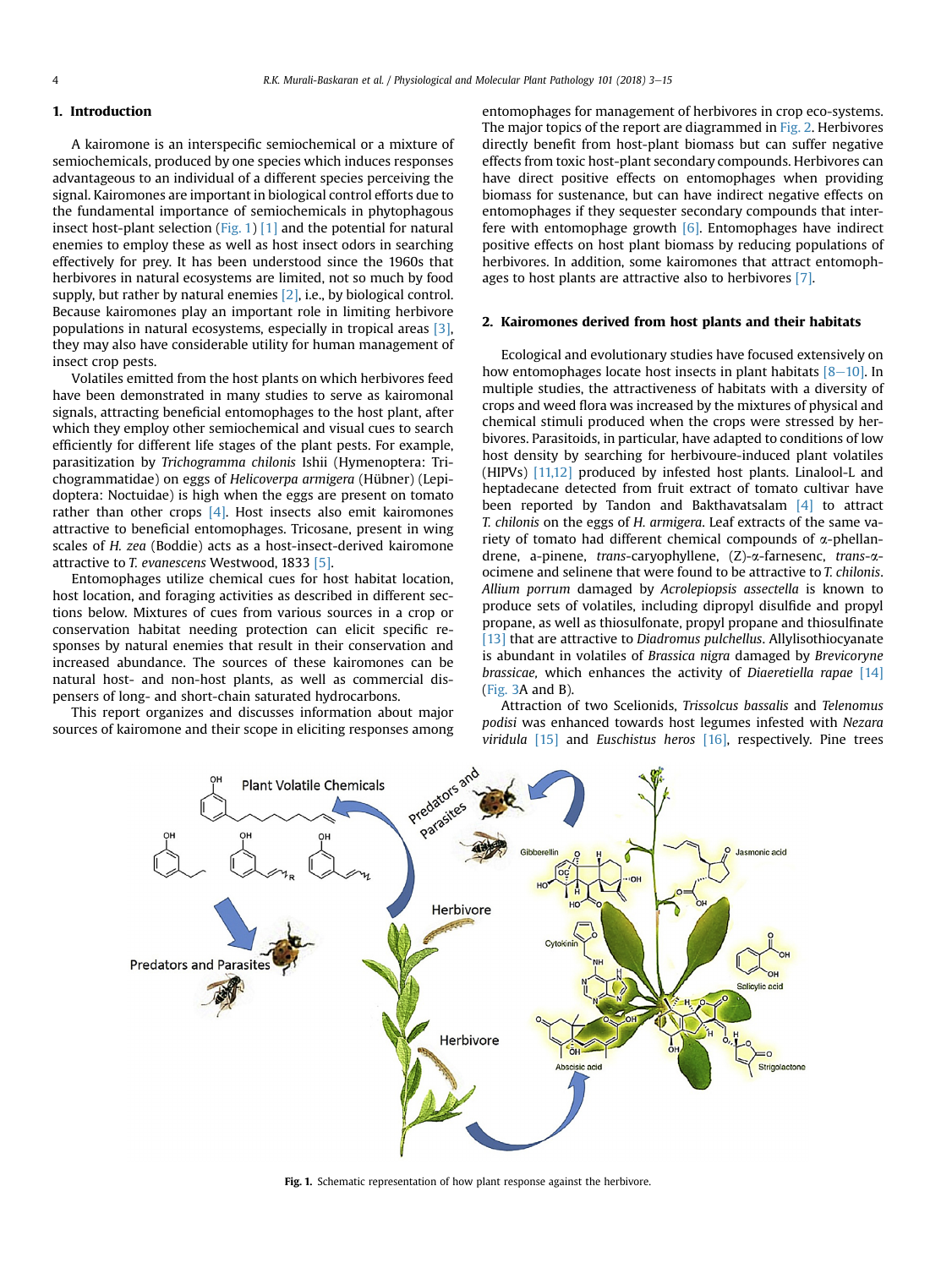<span id="page-2-0"></span>

Fig. 2. Diagram of kairomone sources (designated by ovals) in field crop host plant-herbivore-entomophage interactions (designated by rectangles): Solid lines indicate direct effects and dashed lines, indirect effects. Arrows indicate positive effects and circle heads, negative effects. Numbers in parentheses designate sections of report where the kairomone types are discussed.

infested with three-day-old egg masses of Diprion pini and elm infested with 3-h- to 5-d-old egg masses of Xanthogaleruca luteola attracted and arrested eulophid parasitoids, Chrysonotomysia rufo-rum and Oomyzus gallerucae [\[17,18\]](#page-9-0), respectively. Tomato [\[19\]](#page-9-0) as well as sorghum and pigeonpea [\[20\]](#page-9-0) plants infested with H. armigera, pepper infested with H. assulta [\[21\]](#page-9-0) and cabbage infested with Plutella xylostella [\[22\]](#page-9-0) arrested movement and increased the parasitism of T. semifumatum and T. chilonis. Brussel sprout leaves with 3-d-old egg clutches of Pieris brassicae [\[23\],](#page-9-0) as well as maize extracts in combination with the synthetic host pheromone and host eggs of Ostrinia nubilalis [\[24\],](#page-9-0) acted as arrestants to T. brassicae/maidis where the respective host insects were present. Attraction and increased parasitism of T. pretiosum were noticed when cotton and tomato were infested with S. frugiperda [\[25\]](#page-9-0) and H. zea [\[26\]](#page-9-0), respectively. The Mymarids like Anagrus nilaparvatae and Anaphes iole were reported to be attracted to rice infested with Nilaparvata lugens [\[27\]](#page-9-0) and Lygus hesperus [\[28\].](#page-9-0)

Herbivoure-induced plant volatiles [\[29\]](#page-9-0) were detected from long distances by parasitoids more efficiently than were hostderived kairomones [\[30\]](#page-9-0) and the parasitoids preferred HIPVs produced by host plants, showing comparatively lower preference to blends of chemicals produced by genotypes of the same species [\[31](#page-9-0)–[36\].](#page-9-0) Such preferences may be learned [\[37\]](#page-9-0) from experience gained from previous visits to host plants and host insects for oviposition  $[38-40]$  $[38-40]$  $[38-40]$ .

The diversity of vegetation in a particular eco-system has been positively correlated with abundance of natural enemies in several studies [\[41,42\]](#page-9-0) while some other species showed more preference to monoculture habitat  $[43,44]$  or no response to diversified vegetation [\[45\].](#page-9-0) Strong preference and orientation of natural enemies has been reported towards the HIPVs when a particular crop is in monoculture rather the presence of non-host plants (weeds) in the vicinity [\[36,46,47\]](#page-9-0). Other studies demonstrated the interference on the location and selection of host insects and their habitats by natural enemies when unwanted volatiles from non-host plants are present and over-rule the most attractive volatiles produced by the plants in the same eco-system [\[48,49\]](#page-9-0), coupled with impeding of free movement of natural enemies physically to locate the herbivoure infested plants  $[50-53]$  $[50-53]$  $[50-53]$ . However, two parasitoids, Diadegma semiclausum and Cotesia glomerata were more abundant in mixed cropping than monoculture habitat [\[54,55\]](#page-10-0) and such behavior is report to be modified by experience of females exposed to mixed cropping eco-system subsequently [\[55,56\].](#page-10-0)

Parasitoids of phytophagous insects are known to orient to plants on which their hosts are found. They often use plant-derived chemicals that indicate or confirm the presence of the host [\[10\].](#page-9-0) Chemicals emanating from the plant itself may arrest parasitoids in the vicinity of their hosts, thus mediating successful host location and parasitization [\[57\]](#page-10-0). Host plant selection by the female parasitoids involves a series of complex behavioral responses to a hierarchy of physical and/or chemical stimuli that lead them to their potential hosts [\[58\].](#page-10-0) Parasitoids respond to volatiles emanating from both undamaged [\[59\]](#page-10-0) and damaged [\[60\]](#page-10-0) plants. The nature of kairomonal responses depends on the insect pest, natural enemy, and the crop [\[61\].](#page-10-0) Complex tritrophic effects can occur, for example, when a pathogen manipulates a host plant to produce volatiles that attract a vector, but these volatiles also attract a parasitoid. Such effects have been reported by Yambhatanal et al.  $[62]$  in the case of a bacterial pathogen, Candidatus Liberibacter asiaticus, which induces citrus trees to release methyl salicylate that increases searching effectiveness of the vector, Diaphorina citri (Kuwayama), but also induces searching by Tamarixia radiate Waterston, which parasitizes D. citri nymphs.

High quantities of octadecanoic acid emitted from rice plants damaged by yellow stemborer may play a pivotal role in attracting Trichogramma spp. as well as in stimulating oviposition [\[63\].](#page-10-0) Volatile profiles of rice cultivars indicated the presence of 9,12,15 octadecatrienoic acid and 9-octadecenal, which may have played a positive role in the attraction of T. chilonis to specific cultivars while hexadecane, heptadecane, pentadecane and hexadecanoic acid were reported to be responsible for the attraction of T. japonicum [\[64\].](#page-10-0) A total of 16 compounds including alkane hydrocarbons, monoterpenes, sesquiterpenes, and diterpenes present in tomato fruit volatile and 19 compounds present in tomato leaf volatiles were reported to be responsible for high parasitization of T. chilonis on eggs of H. armigera [\[4\]](#page-9-0) [\[Fig. 1.](#page-1-0)].

Flowers often are highly attractive locations for egg laying by herbivores. Blends of chemicals present in flower extracts of highly susceptible genotypes may contribute also to attraction of natural enemies. Extra-floral nectaries in cotton, for example, appear to be important sources of kairomones for braconids, ichneumonids and trichogrammatids involved in the control of budworms and boll worms of cotton. These parasitoids are more abundant in cotton cultivars with extra-floral nectaries which act as an energy source, with sugars and varying types of amino acids, increasing the longevity of parasitoids [\[65\].](#page-10-0) T. chilonis showed increased parasitization of H. armigera eggs deposited on flowers and young squares in view of the nectar source. Campoletis sonorensis and Microplitis croceipes Cresson (Hymenoptera: Braconidae) lived longer, exhibited higher fecundity and showed increased vigor in nectaried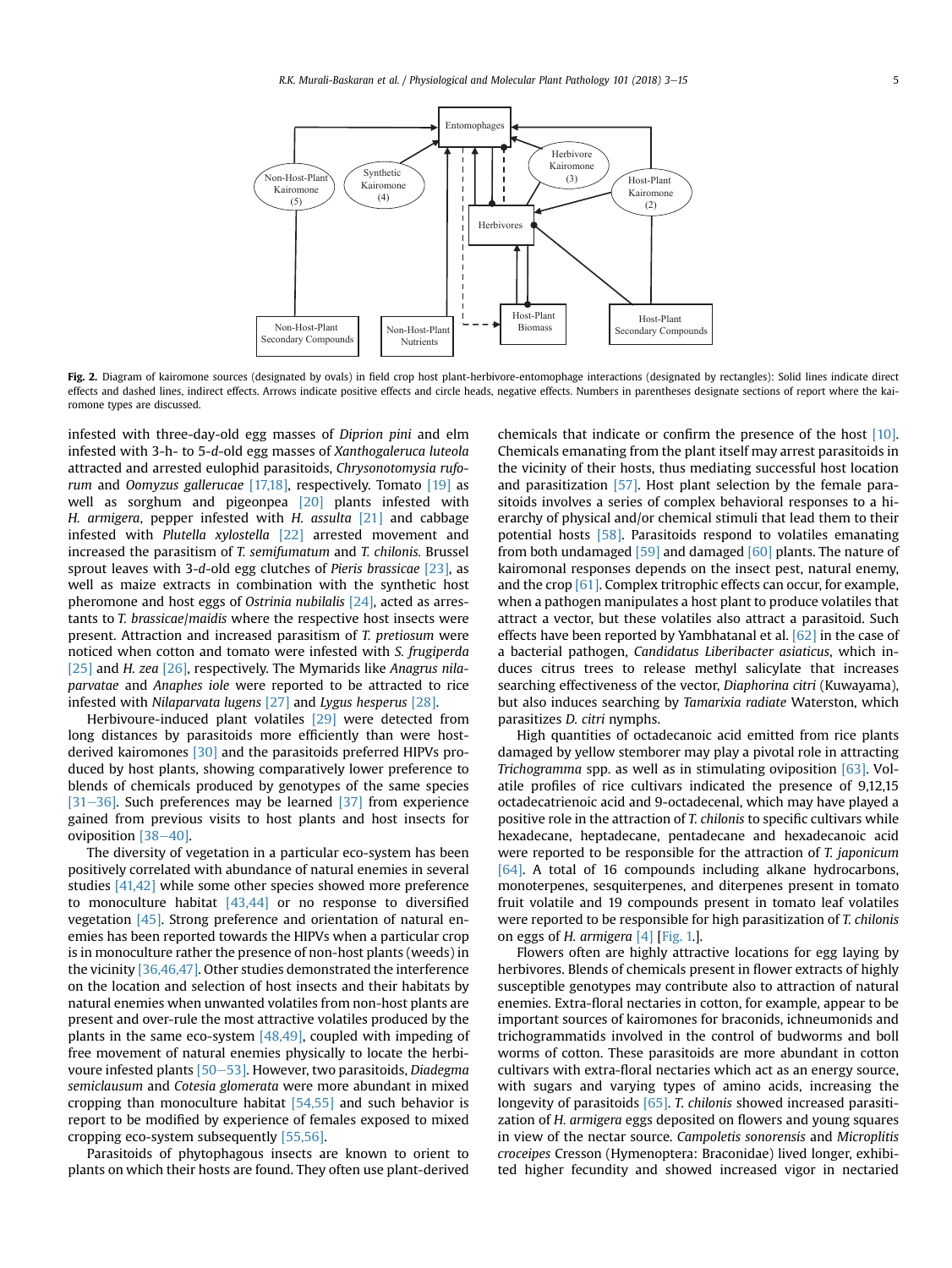<span id="page-3-0"></span>

23

Fig. 3. Major chemical constitutions present in the kairomone.

A. Terpenes and Flavanoids

1. Isoprene 2. α-pinene 3. β-pinene 4. Δ<sup>3</sup>-carene 5. Limonene 6. Camphene 7. Myrcence 8. β-phellandrene 9. Sabinene 10. α-terpinene 11. Ocimene 12. Terpinolene 13. γ-terpinene 14.<br>Flavores 15. Flavorele 16. Flavorence 1 Flavones 15. Flavonols 16. Flavanones 17. Flavanonols 18. Flavanols 19. Anthovyanidins 20. 21. Isoflavones 22. Neoflavonoids 23. Chalcones. B. Terpinoids

1. Geraniol 2. Eugenol 3. Citronellol 4. Linalool 5. Terpineol 6. Menthol 7. Menthone 8. Carvone 9. b-Pinene 10. Cineole 11. Carvacrol 12. Thymol 13. b-Caryophyllene.

C. Saturated hydrocarbons

1. Decane 2. Tridecane 3. Tetradecane 4. Pentadecane 5. Octadecane 6. Heneicosane 7. Eicosane, 8. Tricosane 9. Petacosane 10. Hexacosane 11. Octacosane 12. Nonadecane 13. Docosane, 14. Tetratriacontane 15. Hexatriacontane 16. Dotriacontane 17. Tritetracontane 18. Tetratetracontane, 19. Hexadecanoic acid.

cotton varieties than in varieties without nectaries, besides altering the physiological response of parasitoids [\[66\].](#page-10-0) Caryophyllene detected in the flowers and squares of Suvin, TCHB, MCU 7 and MCU 11, as well as octodecane, undecane and dodecane in LRA, and hexadecenoic acids in MCU 11 were reported to be attractive to T. chilonis [\[67\]](#page-10-0).

## 3. Kairomones derived from host insects

Host insects have been reported to produce characteristic hydrocarbons, fatty acids and proteins which stimulate natural enemies to intensify their search near the host [\[4,63,68\].](#page-9-0) Different semiochemicals are associated with various insect behaviors such as feeding, mating and egg laying. The use of such chemicals to increase the effectiveness of entomophages has been advocated by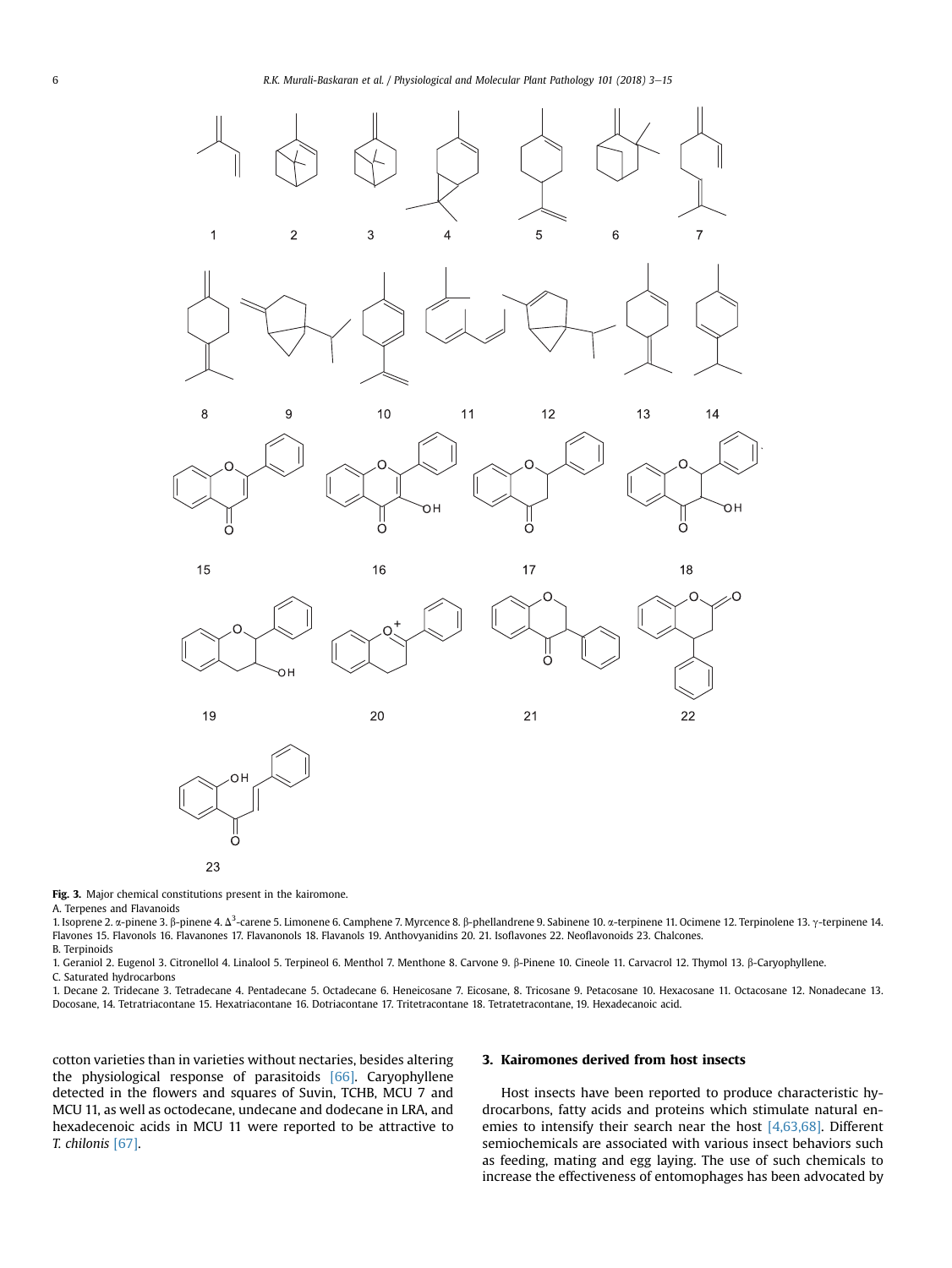

Fig. 3. (continued).

many researchers, including  $[69-72]$  $[69-72]$  $[69-72]$ .

Scales from adult hosts elicit kairomonal activity in several parasitoid species. Lewis et al. [\[5\]](#page-9-0) demonstrated that parasitization by T. evanescens was higher on eggs placed in areas where adults had left scales. Hexane washes of silk and frass galleries and larvae of Opisina arenosella (Lepidoptera: Crytophasidae) Walker elicited attractive responses from parasitoids Goniozus nephantidis (Muesebeck) (Hymenoptera: Bethylidae), Brachymeria nephantidis Gahan (Hymenoptera: Chalcididae) and Elasmus nephantidis Rohwer (Hymenoptera: Eulophidae), based on bioassays in which the numbers of parasitoids entering the kairomone arm were greater than those entering the hexane arm in a Y-tube olfactometer [\[73\].](#page-10-0) Chemical analysis of kairomonal substances using GC-MS revealed the presence of 13-tetradecenal and myristic acid in the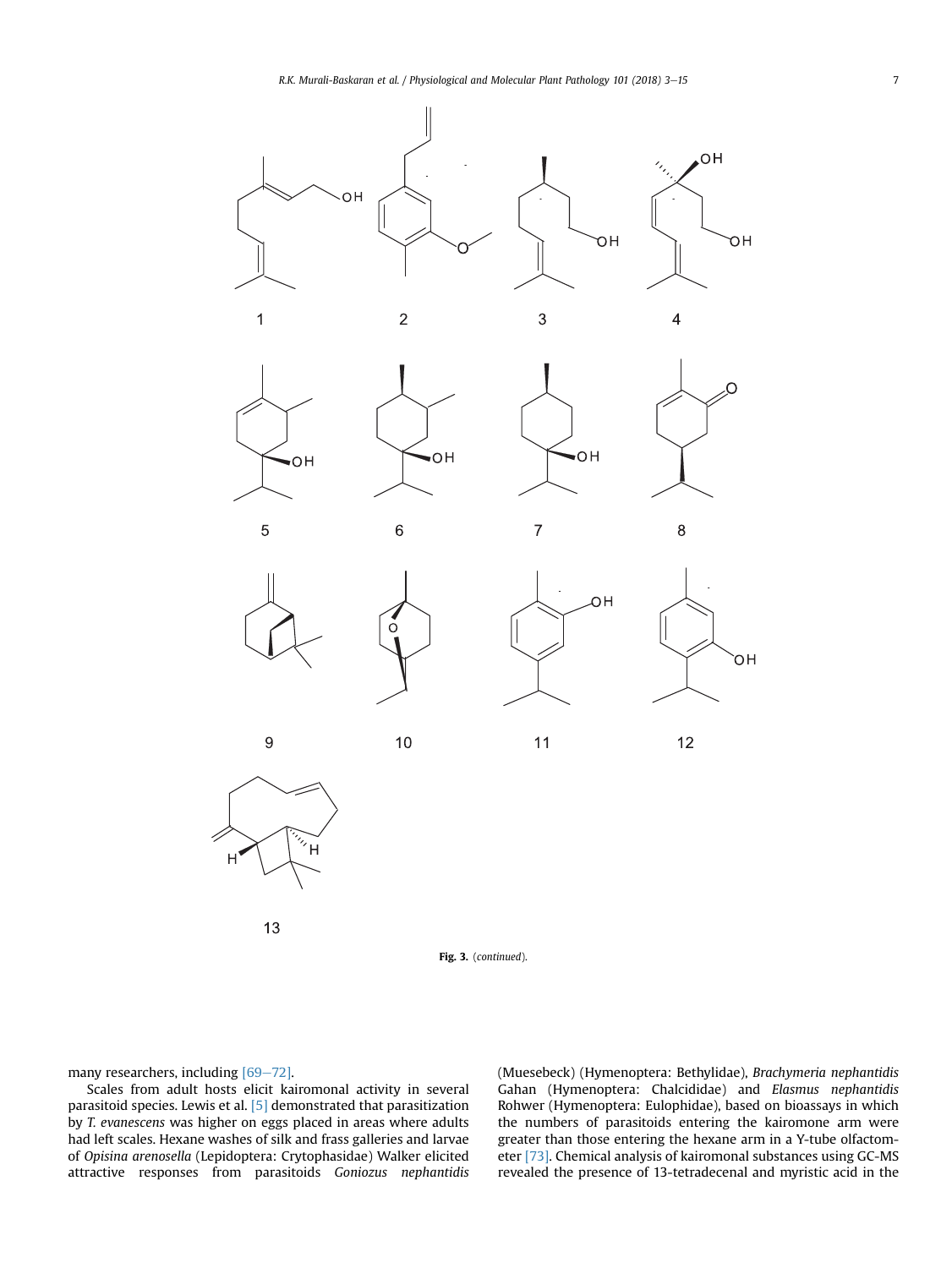



gallery washes in addition to dodecane, pentadecane, hexadecane, heptadecane, eicosane and tricosane. Larval washes contained the terpenoids, alpha-terpinene and alpha humulene [\[73\].](#page-10-0) In addition to volatile semiochemicals, non-volatile cues also mediate searching behavior of Trichogramma spp. Plants on which adult moths have been present may provide such cues for host location. Furthermore, egg deposition by herbivorous insects can induce changes of the plant that attract or arrest parasitoids [\[74,75\].](#page-10-0)

It has been reported that host-searching stimulants for T. evanescens and T. pretiosum Riley are present in the wing scales, excretions and abdominal tips of female H. zea. A blend of aldehydes, hexadecanal, (Z)-7-hexadecenal, (Z)-9-hexadecenal, and (Z)- 11-hexadecenal, increased rates of parasitization [\[76,77\]](#page-10-0). Airborne

chemicals from egg masses and from virgin females of O. nubilalis (Hübner) (Lepidoptera: Crambidae) during calling activity stimulated intensive search behavior by T. brassicae Bezd. [\[78\]](#page-10-0) but mated females did not elicit responses. Scales and abdominal tip extracts of Corcyra cephalonica (Stainton) (Lepidoptera: Pyralidae) and H. armigera elicited attraction by Chrysoperla zastrowi sillemi (Esben-Peterson) in laboratory Y-tube bioassays [\[79\]](#page-10-0). More adults were attracted to acid-hydrolyzed L-tryptophan than to oxidized Ltryptophan [\[73\]](#page-10-0). Irradiated eggs of H. armigera and Spodoptera litura (Fab.) (Lepidoptera: Noctuidae) treated with whole body extract of C. cephalonica females were reported to elicit high levels of foraging by T. chilonis and C. zastrowi sillemi compared with hexane treated eggs  $[80-84]$  $[80-84]$  $[80-84]$ .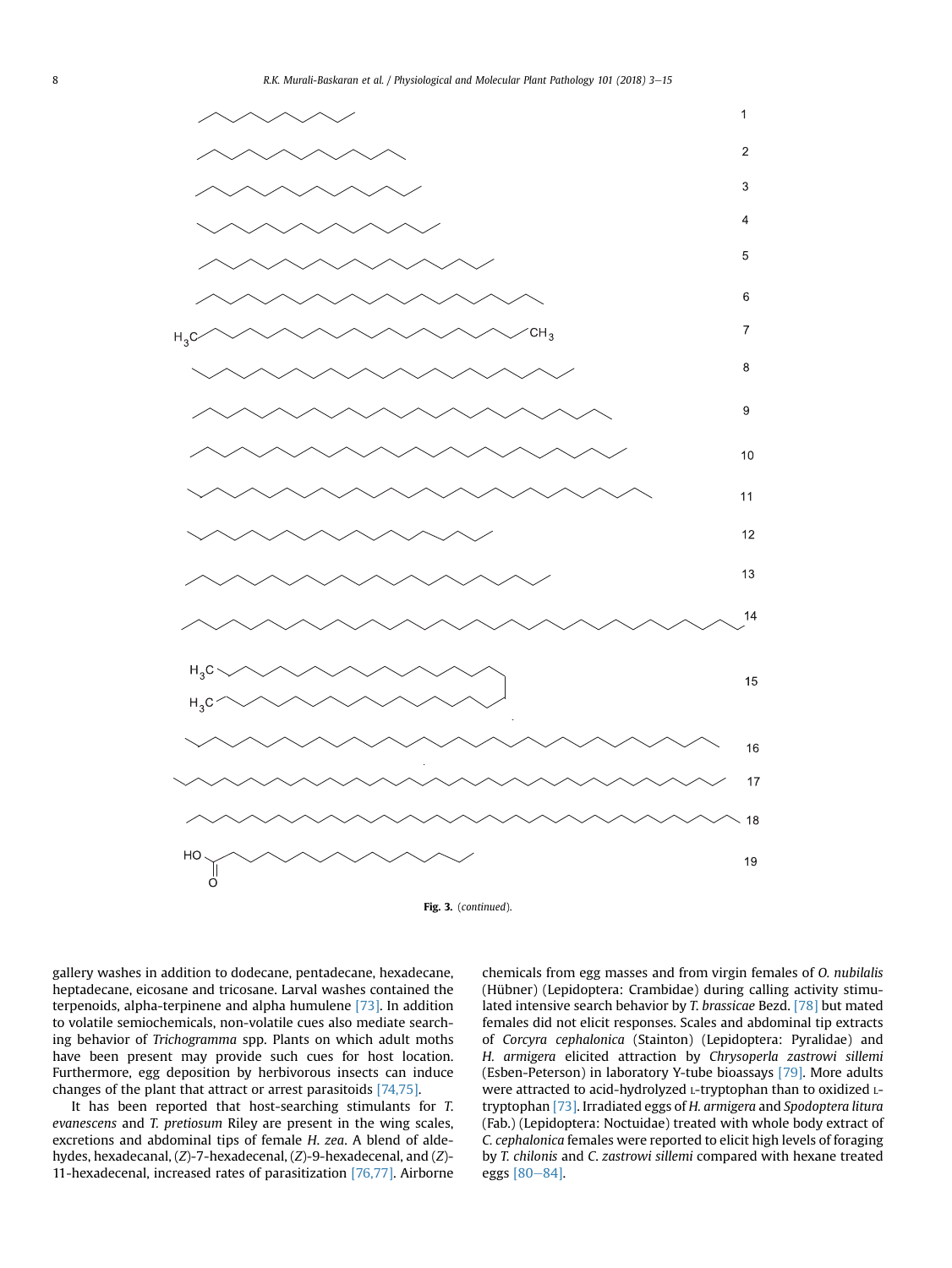Greater attraction by T. chilonis and C. zastrowi sillemi towards the whole-body extracts of female C. cephalonica than to male extracts may be due to the presence of larger amounts of attractive hydrocarbons in females [\[80\]](#page-10-0). Parthiban et al. [\[81\]](#page-10-0) and Maruthadurai et al. [\[85\]](#page-10-0) reported that the parasitoid activity index of T. brasiliensis, T. chilonis and T. exiguum was high when they were exposed to female whole body extract of C. cephalonica and H. armigera, which contained a greater quantity of tricosane than male extract. Srivastava et al. [\[84\]](#page-10-0) concluded that heneicosane and hexacosane present in the female whole body extract of S. exigua Hübner and Chilo auricilius (Dudgeon) (Lepidoptera: Crambidae) exerted significantly higher level of kairomonal effect on T. chilonis, as compared to other hydrocarbons. At the same time, female whole body extract of S. litura was more attractive to T. chilonis than male extract, as it contains greater quantities of docosane and heneicosane. Female whole body wash of Earias vittella containing heneicosane, tricosane, pentacosane, hexacosane, octacosane and nonacosane was reported to be attractive to *T. chilonis* [\[85\].](#page-10-0) Female whole body wash of H. armigera was also reported to be attractive to T. chilonis and C. zastrowi sillemi [\[86\].](#page-10-0)

#### 4. Synthetic saturated hydrocarbons as kairomone

The identification of kairomone volatiles from important crops is imperative for effective use of biological control in pest management due to heavy reliance of natural enemies on plant and prey semiochemicals for efficient performance as biological control agents. Various studies have reported these cues primarily were hydrocarbons [\[87,88\]](#page-10-0). For example, saturated long chain hydrocarbons, including pentadecane, heneicosane, tricosane, pentacosane and hexacosane extracted from whole body washes of female H. armigera and C. cephalonica have been reported to elicit kairomonal response in T. brasiliensis and T. exiguum  $[82,89-91]$  $[82,89-91]$  $[82,89-91]$ ([Fig. 3C](#page-3-0)).

The polyphagy of Trichogrammatids as control agents against lepidopteran pests of economically high valued crops makes them popular for field releases [\[92\]](#page-10-0). Foraging behavior of egg parasitoids is guided by a wide array of semiochemicals [\[93\].](#page-10-0) Octacosane, pentacosane and tricosane at 11,000 mg/l were found to enhance the parasitic activity of T. chilonis and T. brasiliensis on eggs of many lepidopteran species [\[94\]](#page-10-0). Whole female body extracts of S. exigua and C. auricilius containing tricosane, docosane, pentacosane, heneicosane and hexacosane exerted high levels of kairomonal activity on foraging activity of T. chilonis [\[84\].](#page-10-0) Tetratriacontane, nonadecane, tetradecane and dotriacontane were reported to elicit foraging activity of T. chilonis and C. zastrowi sillemi at 200-500 ppm on eggs of C. cephalonica  $[86]$ . Padmavathi and Paul [\[94\]](#page-10-0) reported that tricosane, octacosane and docosane were found to enhance the activity and parasitic efficiency of T. chilonis while T. exiguum was attracted by pentacosane, hexacosane, pentadecane, hexatriacontane, tricosane and docosane  $[88,95-97]$  $[88,95-97]$  $[88,95-97]$ . Parthiban et al. [\[86\]](#page-10-0) indicated that tetratriacontane was attractive to T. chilonis while tetratriacontane, nonadecane, tetradecane and dotriacontane were attractive to C. zastrowi sillemi.

Paul et al. [\[88,98\]](#page-10-0) found that variation in the quantity and concentration of saturated hydrocarbons influenced the parasitization efficiency of trichogrammatids. The responses were concentration-dependent and foraging activity did not necessarily increase in response to increases of hydrocarbon concentrations past natural levels. The efficacy of pentacosane and docosane and dotriacontane to act as kairomone to T. chilonis and C. zastrowi sillemi, respectively declined when the concentration was increased from 200 to 500 ppm while the efficacy of nonadecane on C. zastrowi sillemi increased when the concentration rose from 200 to 500 ppm. Mathur et al. [\[95\]](#page-10-0) reported that lower responses of trichogrammatids to octacosane relative to tricosane and pentacosane may result from its higher rate of depositing out of the air onto substrates.

## 5. Non-host-plant-derived kairomone

The stimuli influencing parasitoid searching, parasitization, or retention can originate from non-host plants also  $[63.89.99-102]$ . Occurrence of high diversities of plant species also may provide support for insect biological control at local and landscape levels  $[103-105]$  $[103-105]$ . Non-host plants can directly serve as food sources or provide other ecosystem resources for herbivorous arthropods and indirectly serve beneficial arthropods by providing food and shelter to their prey [\[106\]](#page-10-0).

Intercropping, the cultivation of two or more species within the same field, is a common method to increase beneficial insect diversity within agro-ecosystems  $[107-110]$  $[107-110]$  $[107-110]$ . Intercropping affects pests by modifying microclimates, altering crop canopies, and influencing the pest population build-up through abiotic factors such as protection from wind, shading, sheltering, prevention of dispersal, etc. Biological factors that can be modified include releases of natural enemies, production of adverse chemical stimuli, and provision of alternate food sources  $[111–113]$  $[111–113]$  $[111–113]$ . Several intercropping systems are under study for the potential to reduce herbivore populations through habitat manipulation and provision of shelter, nectar, etc., to natural enemies  $[86,114-119]$  $[86,114-119]$  $[86,114-119]$ . For example, populations of C. carnea and spiders were found to be significantly higher on cotton intercropped with lucerne, cowpea and groundnut [\[120\].](#page-11-0) Cowpea was used as a short-duration pulse crop to attract aphids, thus increasing occurrence of coccinellids in groundnut [\[120\].](#page-11-0) Coccinellids were significantly more abundant in pigeonpea with sorghum or green gram or groundnut or maize systems [\[121,122\]](#page-11-0). A high diversity of predator and parasitoid species was recorded from intercropping systems like groundnut + maize and groundnut + pearl millet, wherein intercrop-supplied pollen and nectar provided supplementary feed to the natural enemies [\[104\].](#page-10-0) Use of lady beetles and lacewings as important predators in cotton intercropped with different pulse crops [\[123\]](#page-11-0) has contributed to changes in cotton management procedures. The supplementary food resources increase the parasitoid fecundity, longevity [\[124\]](#page-11-0) and also favor rapid colonization of generalist predators [\[125,126\].](#page-11-0)

Non-host-plant allelochemicals have been reported to be attractive to natural enemies  $[86,127-131]$  $[86,127-131]$  $[86,127-131]$ . Combining deterrent chemical stimuli (push) with trap crops (pull) has been demonstrated as an effective means of biological control  $[132-134]$  $[132-134]$ . Flowering plant strips adjacent to main crop fields help support beneficial insect biodiversity in agricultural landscapes  $[135-137]$  $[135-137]$ . Attraction of Tetrastichus schoenobii Ferriere (Hymenoptera: Eulophidae), an egg parasitoid of Scirpophaga incertulas (Walker) (Lepidoptera: Crambidae), to flowers of bush mint, Hyptis suaveolens L., a common weed in rice fields was reported by Refs. [\[137,138\].](#page-11-0) Flower bud, flower, and leaf volatiles of Tagetes erecta L. were found to attract both H. armigera and its parasitoid [\[139,140\]](#page-11-0). Suppression of herbivore populations and reduction of damage was demonstrated in several intercropping systems,  $\text{cottom} + \text{ladies finger}$  (okra), maize  $+$  legumes, sorghum  $+$  cowpea,  $\cot$ ton + sunflower, groundnut + bajra (pearl millet), sesame + bajra, and cotton + cluster bean  $[86,118,119,141-146]$  $[86,118,119,141-146]$ .

Increased populations of natural enemies has been reported in many intercropping systems. Growing sunflower as intercrop in cotton resulted in increased numbers of C. carnea [\[147\]](#page-11-0). Lin et al. [\[148\]](#page-11-0) found increases in the attraction of lady beetles, lacewings, and spiders to cotton crops in China when they were intercropped with alfalfa. Padmavathi and Paul  $[94]$ , in a review of changing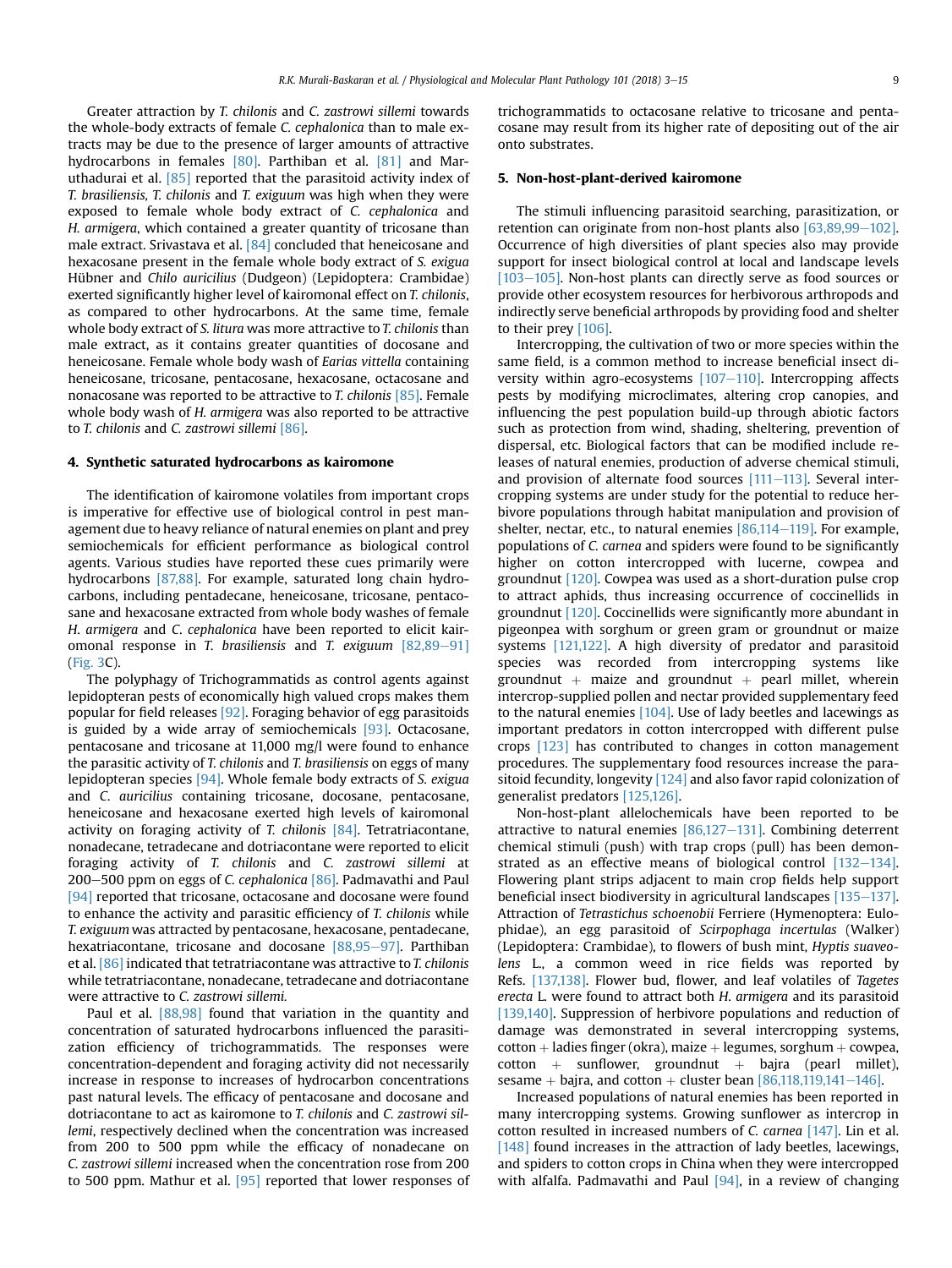trends in cotton pest management, noted that lady beetles and lacewings were important predators in cotton intercropped with different pulse crops. These supplementary food resources increased parasitoid fecundity and longevity [\[98\]](#page-10-0) and also favored rapid colonization by generalist predators [\[125,126\]](#page-11-0). Cluster bean and pearl millet have been found useful as intercrops [\[86,115,116,131,149\].](#page-10-0) Flower extracts of cluster bean were attractive to the natural enemies of E. vittella (Fab.) (Lepidoptera: Noctuidae) and H. armigera in okra [\[150\].](#page-11-0) Alkaloids, terpenes, flavonoids, and phenolic compounds in flowers of weed, H. suaveolens in rice ecosystem were reported attractive to T. schoenobii, an egg parasitoid of S. incertulas [\[137,138\]](#page-11-0). Flower bud, flower, and leaf extracts of T. erecta containing benzaldehyde, (S)-(-)-limonene, (R,S)-  $(\pm)$ -linalool,  $(E)$ -myroxide,  $(Z)$ - $\beta$ -ocimene, phenylacetaldehyde, and  $(R)$ - $(-)$ -piperitone were reported to attract H. armigera and its parasitoids [\[139,140,151,152\].](#page-11-0)

# 6. Effects of interspecific, intraspecific, and intra-population variability of host plants on entomophages

Parasitoids and predators of herbivores use cues released by host plants to find host habitats initially, and then use cues released by the herbivores to locate them on the host plant. As a result, interspecific, intra-specific and intra-population variability in host plants often plays a key role in whether entomophages are successful in finding prey. The host plants of insect pests are known to affect parasitoids directly or indirectly through tritrophic interactions [\[153\]](#page-11-0). Host plants invite natural enemies to reduce herbivore pressure and in several cases the female parasitoid responds to signals elicited from the host plant in response to pest damage in combination with signals from the herbivore [\[32,154\]](#page-9-0). For these reasons, the effectiveness of natural enemies for controlling insect pests varies across crops and different genotypes of the same crop [\[61,155,156\]](#page-10-0).

Parasitization efficiency of T. chilonis on eggs of H. armigera under screen house conditions was reported to be higher on sun-flower hybrid MSFH 17 (53.5%) than on hybrid KBSH 1 (38.0%) [\[4\].](#page-9-0) These glanded varieties release higher amounts of terpenoids compared with glandless varieties. Parasitoids such as Campoletis sonorensis (Cameron) (Hymenoptera: Ichneumonidae) were attracted more to the glanded varieties of cotton than to glandless varieties [\[157\]](#page-11-0). Caryophyllene released by damaged Vicia faba (L.) attracted Trissolcus basalis (Wollaston) (Hymenoptera: Scelionidae) egg parasitoids of Nezara viridula (L.) (Hemiptera: Pentatomidae) [\[158\]](#page-11-0). Linalool-L and heptadecane produced by fruits and leaves of hybrid tomato, Arka Ahuti, are reported to be responsible for high parasitization of T. chilonis on eggs of H. armigera in tomato ecosystems, while other compounds, a-phellandrene, a-pinene, trans-caryophyllene, (Z)-a-farnesene, trans-a-ocimene and selinene are known for their synomonal activity [\[4,159\]](#page-9-0). Among the genotypes of cotton, jayadhar and LRA- 5166 recorded higher electroantennogram (EAG) responses from the predator, C. zastrowi sillemi which may be due to the presence of high quantities of caryophyllene oxide, reported to be an important volatile compound released by Chrysoperla during egg laying [\[122\]](#page-11-0).

Volatiles from different parts of cotton plants elicited increased attraction to different cultivars by T. chilonis and C. scelestes (Stephens) [\[160\]](#page-11-0). The most attractive volatiles included tetradecanoic acid, benzenepropanoic acid and hexadecanoic acid. Several researchers have reported the influence of different crop species on the relative dominance of parasitoids of Heliothis spp. in field conditions [\[161\].](#page-12-0) Mohite et al. [\[162\]](#page-12-0) studied the parasitization of H. armigera eggs by T. chilonis on Gossypium spp. and reported that parasitization was 25% lower on G. raimondii Ulbr. than on G. harknessii.

The larval parasitoid, Hyposoter ebenius (Gravenhorst) (Hymenoptera: Ichneumonidae) showed greater preference for larvae of Pieris brassicae (L.) (Lepidoptera: Pieridae) when they were found on knoll-kohl (kohlrabi) than on cabbage, broccoli and cauliflower [\[163\]](#page-12-0). The volatiles, 9, 12, 15 octadecatrienoic acid and 9octadecenal present in rice cultivars of Kadamba, MTU-1010, KMT 148 and KCP-1, and hexadecane, heptadecane, pentadecane and hexadecanoic acid present in CTH-1, MTU 1010 and VTT-5204 were reported to attract T. chilonis and T. japonicum Ashmead to eggs of rice yellow stemborer and leaffolder, respectively [\[164\]](#page-12-0). The H. armigera larvae feeding on susceptible redgram genotypes, ICPL 87 and ICPL 97119 suffered significantly greater parasitization by C. chlorideae Uchida (Hymenoptera: Ichneumonidae) than the other genotypes tested under no-choice, dual-choice and multi-choice conditions, suggesting that host genotype plays a significant role in the effectiveness of C. chlorideae in parasitization of H. armigera larvae [\[165\].](#page-12-0)

The activity and abundance of natural enemies varies across crops and different genotypes of the same crop  $[61,156]$ . The host genotype can influence parasitization by the natural enemies sometimes because of the effect of the morphological characteristics of the host genotype on herbivores [\[165\]](#page-12-0). The increased parasitization on herbivores on susceptible genotypes can also be influenced by survival of higher populations of herbivores on susceptible genotypes, lack of resistance to the herbivore, or production of greater amounts of the volatile compounds that attract the natural enemies for parasitization/predation [\[60\]](#page-10-0). Abundance of herbivores and their natural enemies can be affected by the host plant phenology and herbivore induced chemical profile of the genotypes [\[163\]](#page-12-0). It was suggested by Murali-Baskaran [\[166\]](#page-12-0) that greater abundance of herbivores and their natural enemies on susceptible cultivar No. 55 of Abelmaschus esculentus (L.) Moench (okra), with lower abundance on resistant cultivars, resulted from secondary metabolites ingested by herbivores from the host genotype either directly affecting the foraging activity of natural enemies or indirectly affecting foraging through suboptimal prey.

Changes in biochemical composition of host plants in response to herbivory also influence the growth and survival of herbivores [\[167,168\]](#page-12-0) which in inturn influence the activity and abundance of natural enemies [\[169\]](#page-12-0). Sithanantham et al. [\[170\]](#page-12-0) observed that parasitism of H. armigera larvae in chickpea was lower on resistant than susceptible genotypes. The rates of parasitism by C. sonorensis and Cotesia congregata (Say) (Hymenoptera: Braconidae) have been reported to be significantly lower on the resistant wild tomato, Lycopersicum hirsutum f. glabratum Humb.& Bonpl. but had little effect on parasitism by C. marginiventris (Cresson) (Hymenoptera: Braconidae) and Cardiochiles nigriceps Viereck (Hymenoptera: Braconidae) [\[171\]](#page-12-0). In chickpea, parasitism of H. armigera larvae by C. chlorideae ranged from 8.33 to 28.00% [\[172\]](#page-12-0) and varied considerably across genotypes [\[155\]](#page-11-0). Genotypic effects of pigeon pea were reported on the activity and abundance of C. chlorideae natural enemies in pigeon pea against H. armigera by Hugar et al. [\[165\].](#page-12-0)

It should be noted also that some parasitoid abundance differences result from host density effects. Bruce et al. [\[173\]](#page-12-0) reported, for example, that as the incidence of a pest increases, the parasitoid activity also increases.

## 7. Field application of kairomone formulations

Determining structures of the chemical cues involved in kairomonal interactions can be difficult. Methodological problems include designing an appropriate bioassay. In a majority of studies, kairomones have been found to be complex mixtures [\[174\].](#page-12-0) This can make it difficult to synthetically produce enough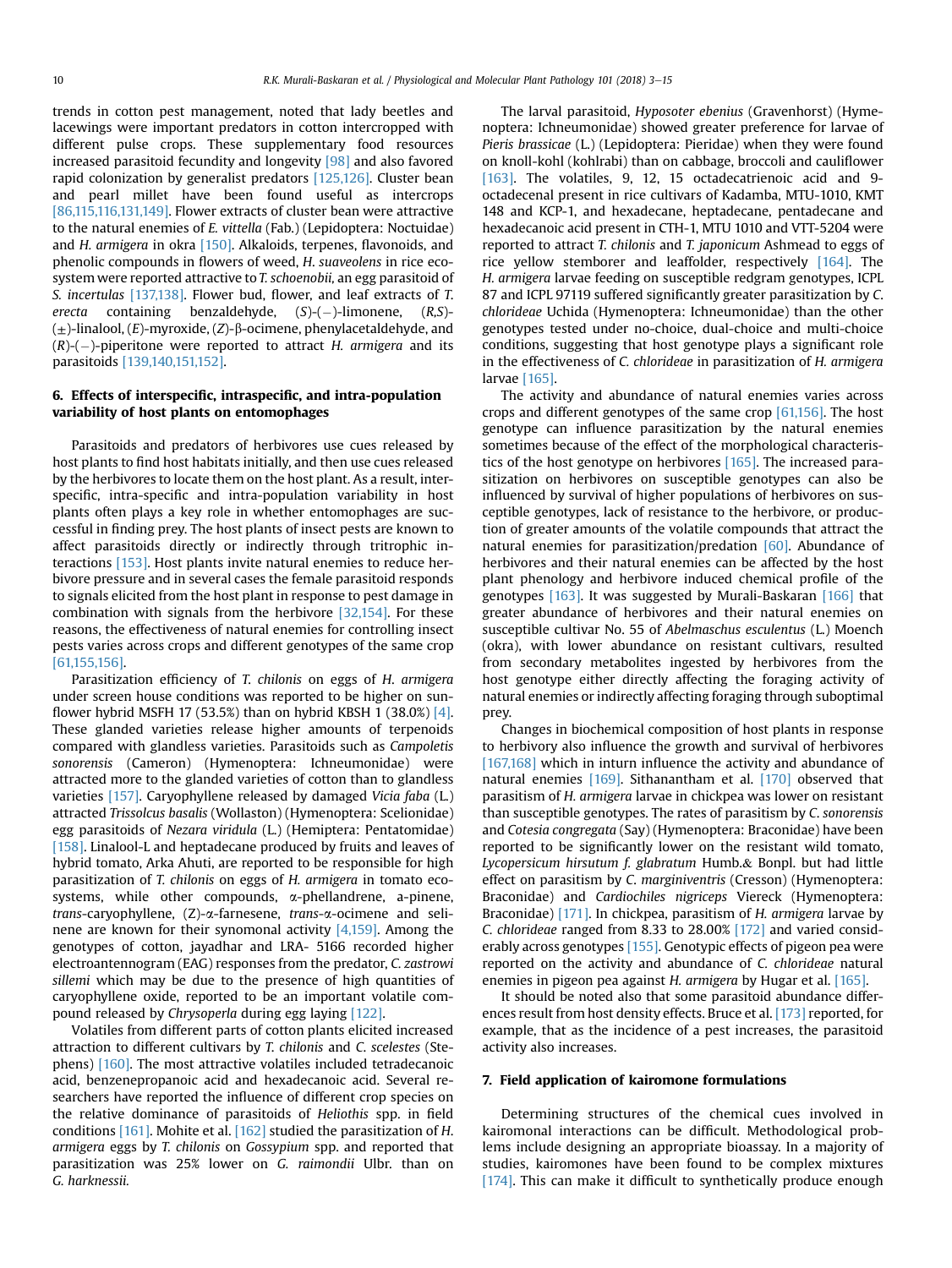kairomone for field applications. Several studies have shown that it is difficult to reconstitute mixtures that are as attractive as the original mixture [\[175\]](#page-12-0). In many cases, several of the mixture's components may evoke strong reactions, but these reactions are not equal to the reaction to the natural mix [\[176\]](#page-12-0). This section discusses several examples where field applications were successful.

Singh et al. [\[177\]](#page-12-0) reported that spraying of artificial honeydews containing protein hydrolysates and sugar in small plots of Lucerne attracted adults of C. carnea from larger areas of untreated Lucerne than did plots sprayed with sucrose alone. Use of L-tryptophan was reported to increase the abundance of predatory chrysopids in olive and potato. Spraying of molasses and kairomones together on maize plants increased the rate of parasitization of larvae of Sesamia cretica Ledereer (Lepidoptera: Noctuidae) [\[178\]](#page-12-0). Gross et al. [\[57\]](#page-10-0) reported increases in parasitization by T. pretiosum when the kairomones were sprayed along with tricosane at 395 mg/ha on soybean crops artificially infested with eggs of H. zea (Lepidoptera: Noctuidae). Hu and Chen [\[179\]](#page-12-0) reported that spraying of kairomones extracted from the frass of Cnaphalocrocis medinalis (Guenee) (Lepidoptera: Crambidae) on rice plants in the field increased by  $15-25\%$  the parasitization of C. medinalis by Apanteles cypris Nixon (Hymenoptera: Braconidae). The performance of several parasitoids and predators was increased by kairomone at field conditions. Zaki et al. (1997) [\[178\]](#page-12-0) reported that parasitism by Meteorus rubens (Nees Von Esenbeck) (Hymenoptera: Braconidae) on Agrotis ipsilon (Hufnagel) (Lepidoptera: Noctuidae) increased when fields were sprayed with molasses (3%) and kairomone.

Acid-hydrolyzed L-tryptophan has been identified as an attractant to chrysopids [\[180\]](#page-12-0) and a hydrochloride salt of tryptophan formed during hydrolysis was found to be attractive to C. carnea. Field trials on cotton, conducted during 2000-2002 revealed that the number of C. carnea eggs in the L-tryptophan treated plants was greater than in the untreated control. Also, larval chrysopids cue on volatiles from the scales of the prey insects for host location and feeding [\[79,127,181\]](#page-10-0). Larval kairomones consisting of scale extracts fortified with tricosane, along with eggs of C. cephalonica as the supplementary diet, combined with the adult kairomone, acid hydrolyzed L-tryptophan, were sprayed on cotton at three locations where higher numbers of eggs, larvae, pupae, or adults of C. carnea but fewer aphids, jassids, and bollworms were reported than in untreated fields [\[182\]](#page-12-0).

Though several organic and inorganic materials are found to have kairomonal activity to different natural enemies in laboratory bioassays, their efficacy at the lowest concentrations often do not permit researchers to deliver them easily in the field. Suitable costeffective formulations of kairomone need to be developed for delivery under field condition as has been accomplished for applications of pesticides. Nevertheless, successes with combinations of organic and inorganic materials have been reported. Paramasivam and Paul [\[183\]](#page-12-0) formulated a kaolinite-clay-based kairomone with leaf extracts of flowering phase of maize and sunflower combined with washes of C. partellus (Swinhoe) (Lepidoptera: Crambidae) eggs and observed that the semiochemical dust formulation recorded highest parasitism by T. chilonis (47.13%) in tomato fields when compared to control (17.04%). Reitz et al. [\[184\]](#page-12-0) reported that formulations of essential oils with kaolin successfully reduced populations of Frankliniella spp. and tomato spotted wilt on tomato. Rubber septa impregnated with a kairomone mixture comprising fresh hexane extract of C. cephalonica  $(1%)$  + hexacosane  $(0.3%)$  and C. cephalonica scale extract  $(1%)$  + nonacosane (0.3%) were tested in field studies of egg parasitization by T. chilonis and high rates of parasitization were recorded (77.25%) [\[185\]](#page-12-0). It was observed that rubber septa are better long-term dispensers for kairomones than paper strips,

perhaps because rubber septa have better retention of kairomones and controlled release while paper strips release the cues quickly. Kant et al. [\[186\]](#page-12-0) reported that cork and rubber septa gave higher catches of H. armigera than cigarette filters or filter. Similarly, Ventura et al. [\[187\]](#page-12-0) also reported that rubber septa dispensers impregnated with plant kairomone (Floral volatiles-1, 4 dimethoxybenzene) attracted more Diabrotica speciosa (Germare) (Coleoptera: Chrysomelidae) beetles than a control (dental wick). Knight and Light [\[188\]](#page-12-0) developed a halobutyl rubber septa impregnated with ethyl (E-2)-2, 4, decadieonate which successfully trapped codling moth, Cydia pomonella L. (Lepidoptera: Tor-tricidae). Srivastava [\[189\]](#page-12-0) recommended that tricosane at 250 mg/  $\text{cm}^2$  and pentacosane and docosane either at 125 or 250 mg/cm<sup>2</sup> could be used for efficient attraction of T. chilonis in the field. Abagli et al. [\[190\]](#page-12-0) found that pentacosane at 250 mg/cm<sup>2</sup> and hexacosane at 500 mg/cm<sup>2</sup> elicited highest response from T. brasiliensis and T. exiguum.

## 8. Conclusions

Consideration of the examples above suggests several conclusions about the future use of kairomones in biological control against crop pests. First, it is important to remember that the chemical profiles of plants supportive to natural enemies may vary from genotype to genotype within the species, and the ways in which they influence the tri-trophic interaction in a particular ecosystem need to be identified. This is important because plants use tritrophic interactions frequently as defenses against herbivores, but can fall prey to herbivores that make use of the same resources provided to the natural enemies.

Second, optimal release rates of non-host or synthetic kairomones have considerable potential to enhance the foraging efficiency of entomophages in integrated pest management programs, and may facilitate more rapid control of herbivores than through natural buildup of entomophage populations. Identification and demonstration of cost-effective, companion non-host plants may enable more effective use of inter-cropping, trap cropping, bund cropping, and weeds in many crop eco-systems. Further screening of non-host plants for their attractiveness to entomophages in programs of conservation biological control is likely to yield improved pest management efforts. Maintenance of such non-host plants in specific arrangements in main crop eco-systems can be attractive to natural and released populations of entomophages to enhance management of herbivores.

Biocontrol agents frequently are released without subsequent efforts to conserve the released populations. In the future, it is likely that entomologists will direct more efforts to provide diets and other support for the continued presence of natural enemies in the crop ecosystems.

Identification of previously unknown kairomones from female whole body washes of host insects could play a major role in future biological control programs. Sources of kairomones frequently contain multiple different cues in varying quantities. Such kairomones have been and continue to be identified through systematic laboratory and field experiments. The role of volatiles in attracting entomophages need to be elucidated in further studies, and the genes affecting production of these kairomones need to be identified to incorporate these traits in breeding programs. Field studies with proper dosages and economic analysis of the efficacy of the kairomones are necessary for proper recommendation of the product.

## Acknowledgments

Resources generated in the project, sponsored by the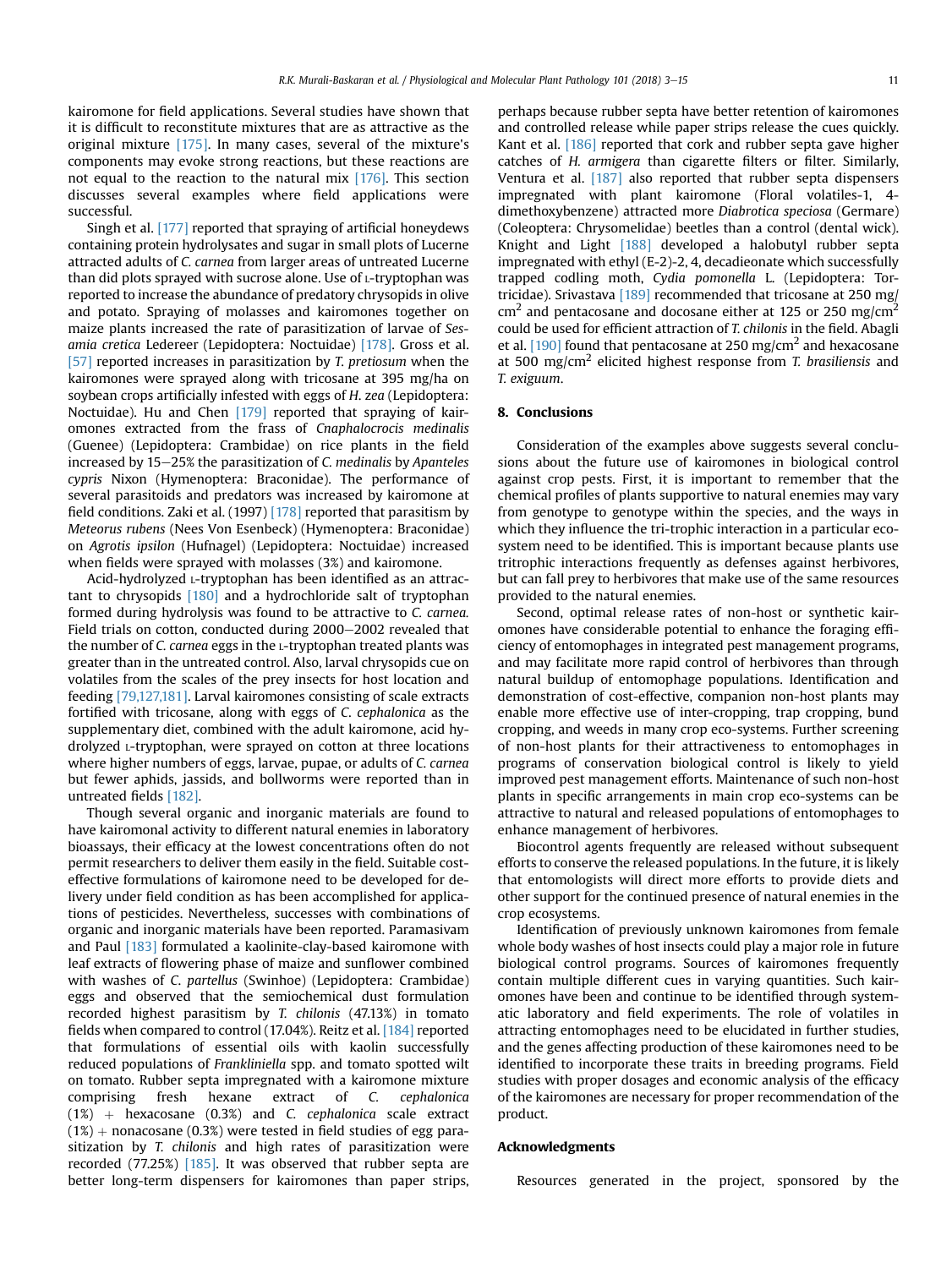<span id="page-9-0"></span>Department of Bio-technology, New Delhi, India (No. BT/PR11078/ AGR/05/440/2008 (letter 1) dt. 28.07.2011 and BT/PR12049/AGR/ 05/468/2009) was helpful to the authors to write this review and is duly acknowledged.

The use of trade, firm, or corporation names in this publication does not constitute an official endorsement or approval by the United States Department of Agriculture, Agricultural Research Service of any product, or service to the exclusion of others that may be suitable. The USDA is an equal opportunity provider and employer.

# References

- [1] [E.A. Bernays, R.F. Chapman, Host-plant Selection by Phytophagous Insects,](http://refhub.elsevier.com/S0885-5765(17)30149-2/sref1) [Chapman and Hall, New York, 1994, p. 312.](http://refhub.elsevier.com/S0885-5765(17)30149-2/sref1)
- [2] [N.G. Hairston, F.E. Smith, L.B. Slobodkin, Community structure, population](http://refhub.elsevier.com/S0885-5765(17)30149-2/sref2) control, and competition, Am. Nat. 94 (1960)  $421-425$  $421-425$ .
- [3] [L.A. Dyer, Tropical tritrophic interactions: nasty hosts and ubiquitous cas](http://refhub.elsevier.com/S0885-5765(17)30149-2/sref3)[cades, in: W.P. Carson, S.A. Schnitzer \(Eds.\), Tropical Forest Community](http://refhub.elsevier.com/S0885-5765(17)30149-2/sref3) [Ecology, Blackwell Sci., Oxford, 2008, pp. 275](http://refhub.elsevier.com/S0885-5765(17)30149-2/sref3)-[293](http://refhub.elsevier.com/S0885-5765(17)30149-2/sref3).
- [4] [P.L. Tandon, N. Bakthavatsalam, Plant volatile diversity in different tomato](http://refhub.elsevier.com/S0885-5765(17)30149-2/sref4) genotypes and its infl[uence on parasitization ef](http://refhub.elsevier.com/S0885-5765(17)30149-2/sref4)ficiency of Trichogramma chilonis Ishii on Helicoverpa armigera [\(Hübner\), J. Biol. Control 21 \(2007\)](http://refhub.elsevier.com/S0885-5765(17)30149-2/sref4)  $271 - 281$  $271 - 281$  $271 - 281$ .
- [5] [W.J. Lewis, R.L. Jones, H.R. Gross Jr., D.A. Nordlund, The role of kairomones](http://refhub.elsevier.com/S0885-5765(17)30149-2/sref5) [and other behavioural chemicals in host](http://refhub.elsevier.com/S0885-5765(17)30149-2/sref5) findings by parasitic insects, Behav. [Biol. 16 \(1976\) 267](http://refhub.elsevier.com/S0885-5765(17)30149-2/sref5)-[289](http://refhub.elsevier.com/S0885-5765(17)30149-2/sref5).
- [6] [B.C. Campbell, S.S. Duffey, Tomatine and parasitic wasps: potential in](http://refhub.elsevier.com/S0885-5765(17)30149-2/sref6)[compatibility of plant antibiosis with biological control, Science 205 \(1979\)](http://refhub.elsevier.com/S0885-5765(17)30149-2/sref6) [700](http://refhub.elsevier.com/S0885-5765(17)30149-2/sref6)-[702](http://refhub.elsevier.com/S0885-5765(17)30149-2/sref6).
- [7] X. Martini, K.S. Pelz-Stelinski, L.L. Stelinski, Plant pathogen-induced volatiles attract parasitoids to increase parasitism of an insect vector, Front. Ecol. Evol. 2 (2017) 8, [http://dx.doi.org/10.3389/fevo.2014.00008.](http://dx.doi.org/10.3389/fevo.2014.00008)
- [8] [E.L. Charnov, Optimal foraging, marginal value theorem, Theor. Popul. Biol.](http://refhub.elsevier.com/S0885-5765(17)30149-2/sref8) [99 \(1976\) 129](http://refhub.elsevier.com/S0885-5765(17)30149-2/sref8)-[136](http://refhub.elsevier.com/S0885-5765(17)30149-2/sref8).
- [9] [R.K. Macarthur, E.R. Pianka, On optimal use of a patchy environment, Am.](http://refhub.elsevier.com/S0885-5765(17)30149-2/sref9) [Nat. 100 \(1966\) 603](http://refhub.elsevier.com/S0885-5765(17)30149-2/sref9)-[609](http://refhub.elsevier.com/S0885-5765(17)30149-2/sref9).
- [10] [B.B. Vinson, Host selection by insect parasitoids, Annu. Rev. Entomol. 21](http://refhub.elsevier.com/S0885-5765(17)30149-2/sref10)  $(1976)$  109 $-133$ .
- [11] [A.C. McCormick, S.B. Unsicker, J. Gershenzon, The speci](http://refhub.elsevier.com/S0885-5765(17)30149-2/sref11)ficity of herbivore[induced plant volatiles in attracting herbivore enemies, Trends Plant Sci.](http://refhub.elsevier.com/S0885-5765(17)30149-2/sref11) [17 \(2012\) 303](http://refhub.elsevier.com/S0885-5765(17)30149-2/sref11)-[310](http://refhub.elsevier.com/S0885-5765(17)30149-2/sref11).
- [12] [L.E.M. Vet, M. Dicke, Ecology of infochemical use by natural enemies in a](http://refhub.elsevier.com/S0885-5765(17)30149-2/sref12) tritrophic context, Annu. Rev. Entomol. 37 (1992)  $141-172$  $141-172$ .
- [13] [C. Lecomte, E. Thibout, Analysis, in two types of olfactometers, of the search](http://refhub.elsevier.com/S0885-5765(17)30149-2/sref13) [behaviour of females of Diadromus pulchellus in the presence of odours from](http://refhub.elsevier.com/S0885-5765(17)30149-2/sref13) [a phytophagous host and its damaged food plant, Entomophaga 31 \(1986\)](http://refhub.elsevier.com/S0885-5765(17)30149-2/sref13)  $69 - 78$  $69 - 78$
- [14] [P.D. Read, P.P. Feeny, R.B. Root, Habitat selection by the aphid parasite](http://refhub.elsevier.com/S0885-5765(17)30149-2/sref14) Diaeretiella rapae [\(Hymenoptera: Braconidae\) and hyperparasite](http://refhub.elsevier.com/S0885-5765(17)30149-2/sref14) Charips brassicae [\(Hymenoptera: Cynipidae\), Can. Entomol 102 \(12\) \(1970\)](http://refhub.elsevier.com/S0885-5765(17)30149-2/sref14) [1567](http://refhub.elsevier.com/S0885-5765(17)30149-2/sref14)-[1578.](http://refhub.elsevier.com/S0885-5765(17)30149-2/sref14)
- [15] S. Colazza, A. Fucarino, E. Peri, G. Salerno, E. Conti, F. Bin, Insect oviposition induces volatile emission in herbaceous plants that attracts egg parasitoids, J. Exp. Biol. 207 (2004a) 47-53, <http://dx.doi.org/10.1242/jeb.00732>.
- [16] [S.M. Morais, J.D.P. Dantas, A.R.A. Silva, E.F. Magalh](http://refhub.elsevier.com/S0885-5765(17)30149-2/sref16)ães, Plantas medicinais [usadas pelos índios Tapebas do Cear](http://refhub.elsevier.com/S0885-5765(17)30149-2/sref16)á[, Rev. Bras. Farmacogn. 15 \(2005\)](http://refhub.elsevier.com/S0885-5765(17)30149-2/sref16) [169](http://refhub.elsevier.com/S0885-5765(17)30149-2/sref16)-[177](http://refhub.elsevier.com/S0885-5765(17)30149-2/sref16).
- [17] [M. Hilker, V. Blaeske, C. Kobs, C. Dippen, Kairomonal effects of saw](http://refhub.elsevier.com/S0885-5765(17)30149-2/sref17)fly sex [pheromones on egg parasitoids, J. Chem. Ecol. 26 \(2002\) 221](http://refhub.elsevier.com/S0885-5765(17)30149-2/sref17)-[231](http://refhub.elsevier.com/S0885-5765(17)30149-2/sref17).
- [18] [T. Meiners, M. Hilker, Early herbivore alert: insect eggs induce plant defense,](http://refhub.elsevier.com/S0885-5765(17)30149-2/sref18) I. Chem. Ecol. 32 (2006) 1379-[1397](http://refhub.elsevier.com/S0885-5765(17)30149-2/sref18).
- [19] [D. Bar, D. Gerling, Y. Rossler, Bionomics of the principal natural enemies](http://refhub.elsevier.com/S0885-5765(17)30149-2/sref19) attacking Heliothis armigera in cotton fi[elds in Israel, Environ. Entomol. 8](http://refhub.elsevier.com/S0885-5765(17)30149-2/sref19)  $(1979)$  468-474
- [20] [J. Romeis, T.G. Shanower, C.P.W. Zebitz, Volatile plant infochemicals mediate](http://refhub.elsevier.com/S0885-5765(17)30149-2/sref20) plant preference of Trichogramma chilonis[, J. Chem. Ecol. 23 \(1997\)](http://refhub.elsevier.com/S0885-5765(17)30149-2/sref20) [2455](http://refhub.elsevier.com/S0885-5765(17)30149-2/sref20)-2465
- [21] [K.S. Boo, J.P. Yang, Olfactory response of Trichogramma chilonis to Capsicum](http://refhub.elsevier.com/S0885-5765(17)30149-2/sref21) [annum, J. Asia Pac. Entomol. 1 \(1998\) 123](http://refhub.elsevier.com/S0885-5765(17)30149-2/sref21)-[129.](http://refhub.elsevier.com/S0885-5765(17)30149-2/sref21)
- [22] [G.V.P. Reddy, J.K. Holopainen, A. Guerrero, Olfactory responses of](http://refhub.elsevier.com/S0885-5765(17)30149-2/sref22) Plutella xylostella [natural enemies to host pheromone, larval frass, and green leaf](http://refhub.elsevier.com/S0885-5765(17)30149-2/sref22) [cabbage volatiles, J. Chem. Ecol. 28 \(2002\) 131](http://refhub.elsevier.com/S0885-5765(17)30149-2/sref22)-[143](http://refhub.elsevier.com/S0885-5765(17)30149-2/sref22).
- [23] N.E. Fatouros, G. Bukovinszkine'[Kiss, L.A. Kalkers, R. Soler Gamborena,](http://refhub.elsevier.com/S0885-5765(17)30149-2/sref23) [M. Dicke, M. Hilker, Oviposition-induced plant cues: do they arrest Tricho](http://refhub.elsevier.com/S0885-5765(17)30149-2/sref23)[gramma wasps during host location? Entomol. Exp. Appl. 115 \(2005\)](http://refhub.elsevier.com/S0885-5765(17)30149-2/sref23)  $207 - 215$  $207 - 215$  $207 - 215$ .
- [24] [L. Kaiser, M.H. Pham-Delegue, E. Bakchine, C. Masson, Olfactory responses of](http://refhub.elsevier.com/S0885-5765(17)30149-2/sref24) Trichogramma maidis [Pint. et Voeg.: effects of chemical cues and behavioral](http://refhub.elsevier.com/S0885-5765(17)30149-2/sref24) plasticity, J. Insect Behav. 2  $(1989)$  701–[712.](http://refhub.elsevier.com/S0885-5765(17)30149-2/sref24)
- [25] [R. Laumann, M.C.B. Moraes, M. Borges, Herbivore induced synomones of](http://refhub.elsevier.com/S0885-5765(17)30149-2/sref25)

[cotton plants and their attractiveness to Trichogramma pretiosum, in:](http://refhub.elsevier.com/S0885-5765(17)30149-2/sref25) [M. Hilker, T. Meiners, J. Ruther \(Eds.\), Proceedings of 12th Symposium Insect-](http://refhub.elsevier.com/S0885-5765(17)30149-2/sref25)Plant Relationships (SIP), vols.  $7-12$ , 2004, p. 143. Berlin, Germany.

- [26] [D.A. Nordlund, R.B. Chalfant, W.J. Lewis, Response of](http://refhub.elsevier.com/S0885-5765(17)30149-2/sref26) Trichogramma pretiosum [females to volatile synomones from tomato plants, J. Entomol. Sci. 20 \(1985\)](http://refhub.elsevier.com/S0885-5765(17)30149-2/sref26)  $372 - 376$  $372 - 376$  $372 - 376$
- [27] [Y.G. Lou, B. Ma, J.A. Cheng, Attraction of the parasitoid](http://refhub.elsevier.com/S0885-5765(17)30149-2/sref27) Anagrus nilaparvatae [to rice volatiles induced by the rice brown planthopper](http://refhub.elsevier.com/S0885-5765(17)30149-2/sref27) Nilaparvata lugens, [J. Chem. Ecol. 31 \(2005\) 2357](http://refhub.elsevier.com/S0885-5765(17)30149-2/sref27)-[2372](http://refhub.elsevier.com/S0885-5765(17)30149-2/sref27).
- [28] [V. Manrique, W.A. Jones, L.H. Williams, J.S. Bernal, Olfactory responses of](http://refhub.elsevier.com/S0885-5765(17)30149-2/sref28) Anaphes iole [\(Hymenoptera: Mymaridae\) to volatile signals derived from](http://refhub.elsevier.com/S0885-5765(17)30149-2/sref28) host habitats, J. Insect Behav.  $18$  (2005) 89-[104.](http://refhub.elsevier.com/S0885-5765(17)30149-2/sref28)
- [29] [J. Braasch, I. Kaplan, Over what distance are plant volatiles bioactive? Esti](http://refhub.elsevier.com/S0885-5765(17)30149-2/sref29)[mating the spatial imensions of attraction in an arthropod assemblage,](http://refhub.elsevier.com/S0885-5765(17)30149-2/sref29) [Entomol. Exp. Appl. 145 \(2012\) 115](http://refhub.elsevier.com/S0885-5765(17)30149-2/sref29)-[123](http://refhub.elsevier.com/S0885-5765(17)30149-2/sref29).
- [30] [L.E.M. Vet, F.L. Wackers, M. Dicke, How to hunt for hiding hosts](http://refhub.elsevier.com/S0885-5765(17)30149-2/sref30)—[the relia](http://refhub.elsevier.com/S0885-5765(17)30149-2/sref30)[bility](http://refhub.elsevier.com/S0885-5765(17)30149-2/sref30)-[detectability problem in foraging parasitoids, Neth. J. Zool. 41 \(1991\)](http://refhub.elsevier.com/S0885-5765(17)30149-2/sref30)  $202 - 213$  $202 - 213$  $202 - 213$ .
- [31] [T. Bukovinszky, R. Gols, M.A. Posthumus, L.E.M. Vet, J.C. van Lenteren, Vari](http://refhub.elsevier.com/S0885-5765(17)30149-2/sref31)[ation in plant volatiles and attraction of the parasitoid](http://refhub.elsevier.com/S0885-5765(17)30149-2/sref31) Diadegma semi-clausum [\(Hellen\), J. Chem. Ecol. 31 \(2005\) 461](http://refhub.elsevier.com/S0885-5765(17)30149-2/sref31)-[480](http://refhub.elsevier.com/S0885-5765(17)30149-2/sref31).
- [32] [J.B.F. Geervliet, J. Brodeur, Vet Lem, The role of host species, age and](http://refhub.elsevier.com/S0885-5765(17)30149-2/sref32) [defensive behaviour on ovipositional decisions in a solitary specialist and](http://refhub.elsevier.com/S0885-5765(17)30149-2/sref32) [gregarious generalist parasitoid \(Cotesia species\). Entomol, Exp. Appl. 81](http://refhub.elsevier.com/S0885-5765(17)30149-2/sref32)  $(1996)$  125-[132.](http://refhub.elsevier.com/S0885-5765(17)30149-2/sref32)
- [33] [R. Gols, N.M. van Dam, C.E. Raaijmakers, M. Dicke, J.A. Harvey, Are population](http://refhub.elsevier.com/S0885-5765(17)30149-2/sref33) differences in plant quality refl[ected in the preference and performance of](http://refhub.elsevier.com/S0885-5765(17)30149-2/sref33) two endoparasitoid wasps? Oikos  $118$  (2009) 733-[743](http://refhub.elsevier.com/S0885-5765(17)30149-2/sref33).
- [34] [R. Gols, J.M. Bullock, M. Dicke, T. Bukovinszky, J.A. Harvey, Smelling the wood](http://refhub.elsevier.com/S0885-5765(17)30149-2/sref34) [from the trees: non-linear parasitoid responses to volatile attractants pro](http://refhub.elsevier.com/S0885-5765(17)30149-2/sref34)[duced by wild and cultivated cabbage, J. Chem. Ecol. 37 \(2011\) 795](http://refhub.elsevier.com/S0885-5765(17)30149-2/sref34)-[807](http://refhub.elsevier.com/S0885-5765(17)30149-2/sref34).
- [35] [M.E.F. Hoballah, C. Tamo, T.C.J. Turlings, Differential attractiveness of induced](http://refhub.elsevier.com/S0885-5765(17)30149-2/sref35) [odors emitted by eight maize varieties for the parasitoid](http://refhub.elsevier.com/S0885-5765(17)30149-2/sref35) Cotesia margin-iventris[: is quality or quantity important? J. Chem. Ecol. 28 \(2002\) 951](http://refhub.elsevier.com/S0885-5765(17)30149-2/sref35)-[968](http://refhub.elsevier.com/S0885-5765(17)30149-2/sref35).
- [36] [E.H. Poelman, et al., Field parasitism rates of caterpillars on](http://refhub.elsevier.com/S0885-5765(17)30149-2/sref36) Brassica oleraceaplants [are reliably predicted by differential attraction of Cotesia para](http://refhub.elsevier.com/S0885-5765(17)30149-2/sref36)[sitoids, Func. Ecol. 23 \(2009\) 951](http://refhub.elsevier.com/S0885-5765(17)30149-2/sref36)-[962](http://refhub.elsevier.com/S0885-5765(17)30149-2/sref36).
- [37] [L.E.M. Vet, W.J. Lewis, D.R. Papaj, J.C. Vanlenteren, A variable response model](http://refhub.elsevier.com/S0885-5765(17)30149-2/sref37) [for parasitoid foraging behavior, J. Insect Behav. 3 \(1990\) 471](http://refhub.elsevier.com/S0885-5765(17)30149-2/sref37)-[490](http://refhub.elsevier.com/S0885-5765(17)30149-2/sref37).
- [38] [K.M. Hoedjes, H.M. Kruidhof, M.E. Huigens, M. Dicke, L.E.M. Vet, H.M. Smid,](http://refhub.elsevier.com/S0885-5765(17)30149-2/sref38) [Natural variation in learning rate and memory dynamics in parasitoid wasps:](http://refhub.elsevier.com/S0885-5765(17)30149-2/sref38) [opportunities for converging ecology and neuroscience, Proc. Roy. Soc. B-](http://refhub.elsevier.com/S0885-5765(17)30149-2/sref38)[Biol. Sci. 278 \(2011\) 889](http://refhub.elsevier.com/S0885-5765(17)30149-2/sref38)-[897.](http://refhub.elsevier.com/S0885-5765(17)30149-2/sref38)
- [39] [L.E.M. Vet, W.J. Lewis, D.R. Papaj, J.C. Vanlenteren, A variable response model](http://refhub.elsevier.com/S0885-5765(17)30149-2/sref39) for parasitoid foraging behavior, J. Insect Behav. 3 (1990)  $471-490$  $471-490$ .
- [40] [L.E.M. Vet, W.J. Lewis, R.T. Carde, Parasitoid foraging and learning, in:](http://refhub.elsevier.com/S0885-5765(17)30149-2/sref40) [R.T. Carde, Bell \(Eds.\), Chemical Ecology of Insects, Chapman](http://refhub.elsevier.com/S0885-5765(17)30149-2/sref40) & [Hall, New](http://refhub.elsevier.com/S0885-5765(17)30149-2/sref40) [York, 1995, pp. 65](http://refhub.elsevier.com/S0885-5765(17)30149-2/sref40)-[101.](http://refhub.elsevier.com/S0885-5765(17)30149-2/sref40)
- [41] [S.E.M. Fraser, C. Dytham, P.J. Mayhew, Determinants of parasitoid abundance](http://refhub.elsevier.com/S0885-5765(17)30149-2/sref41) and diversity in woodland habitats, J. Appl. Ecol.  $44$  (2007) 352-[361](http://refhub.elsevier.com/S0885-5765(17)30149-2/sref41).
- [42] [A.J. Vanbergen, R.S. Hails, A.D. Watt, T.H. Jones, Consequences for](http://refhub.elsevier.com/S0885-5765(17)30149-2/sref42) [host](http://refhub.elsevier.com/S0885-5765(17)30149-2/sref42)-[parasitoid interactions of grazing-dependent habitat heterogeneity,](http://refhub.elsevier.com/S0885-5765(17)30149-2/sref42) [J. Anim. Ecol. 75 \(2006\) 789](http://refhub.elsevier.com/S0885-5765(17)30149-2/sref42)-[801](http://refhub.elsevier.com/S0885-5765(17)30149-2/sref42).
- [43] [T.M. Bezemer, et al., Behaviour of male and female parasitoids in the](http://refhub.elsevier.com/S0885-5765(17)30149-2/sref43) field: infl[uence of patch size, host density, and habitat complexity, Ecol. Entomol.](http://refhub.elsevier.com/S0885-5765(17)30149-2/sref43)  $35(2010)341-351.$  $35(2010)341-351.$  $35(2010)341-351.$
- [44] [V. Langer, Insect](http://refhub.elsevier.com/S0885-5765(17)30149-2/sref44)-[crop interactions in a diversi](http://refhub.elsevier.com/S0885-5765(17)30149-2/sref44)fied cropping system: parasitism by Aleochara bilineata and [Trybliographa rapae](http://refhub.elsevier.com/S0885-5765(17)30149-2/sref44) of the cabbage root fly, Delia radicum[, on cabbage in the presence of white clover, Entomol. Exp.](http://refhub.elsevier.com/S0885-5765(17)30149-2/sref44) [Appl. 80 \(1996\) 365](http://refhub.elsevier.com/S0885-5765(17)30149-2/sref44)-[374](http://refhub.elsevier.com/S0885-5765(17)30149-2/sref44).
- [45] [N. W](http://refhub.elsevier.com/S0885-5765(17)30149-2/sref45)ä[schke, K. Hardge, C. Hancock, M. Hilker, E. Obermaier, T. Meiners,](http://refhub.elsevier.com/S0885-5765(17)30149-2/sref45) [Habitats as complex odour environments: how does plant diversity affect](http://refhub.elsevier.com/S0885-5765(17)30149-2/sref45) [herbivore and parasitoid orientation? PLoS One 9 \(2014\) 85152.](http://refhub.elsevier.com/S0885-5765(17)30149-2/sref45)
- [46] [R. Halitschke, J.A. Stenberg, D. Kessler, A. Kessler, I.T. Baldwin, Shared signal](http://refhub.elsevier.com/S0885-5765(17)30149-2/sref46) [alarm calls' from plants increase apparency to herbivores and their enemies](http://refhub.elsevier.com/S0885-5765(17)30149-2/sref46) [in nature, Ecol. Lett. 11 \(2008\) 24](http://refhub.elsevier.com/S0885-5765(17)30149-2/sref46)-[34](http://refhub.elsevier.com/S0885-5765(17)30149-2/sref46).
- [47] [J.S. Thaler, Jasmonate-inducible plant defences cause increased parasitism of](http://refhub.elsevier.com/S0885-5765(17)30149-2/sref47) [herbivores, Nature 399 \(1999\) 686](http://refhub.elsevier.com/S0885-5765(17)30149-2/sref47)-[688](http://refhub.elsevier.com/S0885-5765(17)30149-2/sref47).
- [48] [B. Randlkofer, E. Obermaier, J. Casas, T. Meiners, Connectivity counts: dis](http://refhub.elsevier.com/S0885-5765(17)30149-2/sref48)[entangling effects of vegetation structure elements on the searching move](http://refhub.elsevier.com/S0885-5765(17)30149-2/sref48)[ment of a parasitoid, Ecol. Entomol. 35 \(2010\) 446](http://refhub.elsevier.com/S0885-5765(17)30149-2/sref48)-[455.](http://refhub.elsevier.com/S0885-5765(17)30149-2/sref48)
- [49] [N. W](http://refhub.elsevier.com/S0885-5765(17)30149-2/sref49)äschke, T. Meiners, M. Rostás, Foraging strategies of parasitoids in [complex chemical environments, in: E. Wajnberg, S. Colazza \(Eds.\), Recent](http://refhub.elsevier.com/S0885-5765(17)30149-2/sref49) [Advances in Chemical Ecology of Insect Parasitoids, Wiley, Chichester, 2013](http://refhub.elsevier.com/S0885-5765(17)30149-2/sref49).
- [50] [J. Casas, I. Djemai, Canopy architecture and multitrophic interactions, in:](http://refhub.elsevier.com/S0885-5765(17)30149-2/sref50) [T. Tscharntke, B.A. Hawkinds \(Eds.\), Multitrophic Level Interactions, Cam](http://refhub.elsevier.com/S0885-5765(17)30149-2/sref50)[bridge University Press, Cambridge, 2002, pp. 174](http://refhub.elsevier.com/S0885-5765(17)30149-2/sref50)-[196.](http://refhub.elsevier.com/S0885-5765(17)30149-2/sref50)
- [51] [R. Gols, T. Bukovinszky, L. Hemerik, J.A. Harvey, J.C. Van Lenteren, L.E.M. Vet,](http://refhub.elsevier.com/S0885-5765(17)30149-2/sref51) Reduced foraging effi[ciency of a parasitoid under habitat complexity: im](http://refhub.elsevier.com/S0885-5765(17)30149-2/sref51)[plications for population stability and species coexistence, J. Anim. Ecol. 74](http://refhub.elsevier.com/S0885-5765(17)30149-2/sref51)  $(2005)$  1059-[1068](http://refhub.elsevier.com/S0885-5765(17)30149-2/sref51).
- [52] [E. Obermaier, A. Heisswolf, H.J. Poethke, B. Randlkofer, T. Meiners, Plant](http://refhub.elsevier.com/S0885-5765(17)30149-2/sref52) [architecture and vegetation structure: two ways for insect herbivores to](http://refhub.elsevier.com/S0885-5765(17)30149-2/sref52) escape parasitism, Eur. J. Entomol.  $105$  (2008)  $233-240$  $233-240$ .
- [53] [J. Sivinski, M. Aluja, The roles of parasitoid foraging for hosts, food and mates](http://refhub.elsevier.com/S0885-5765(17)30149-2/sref53)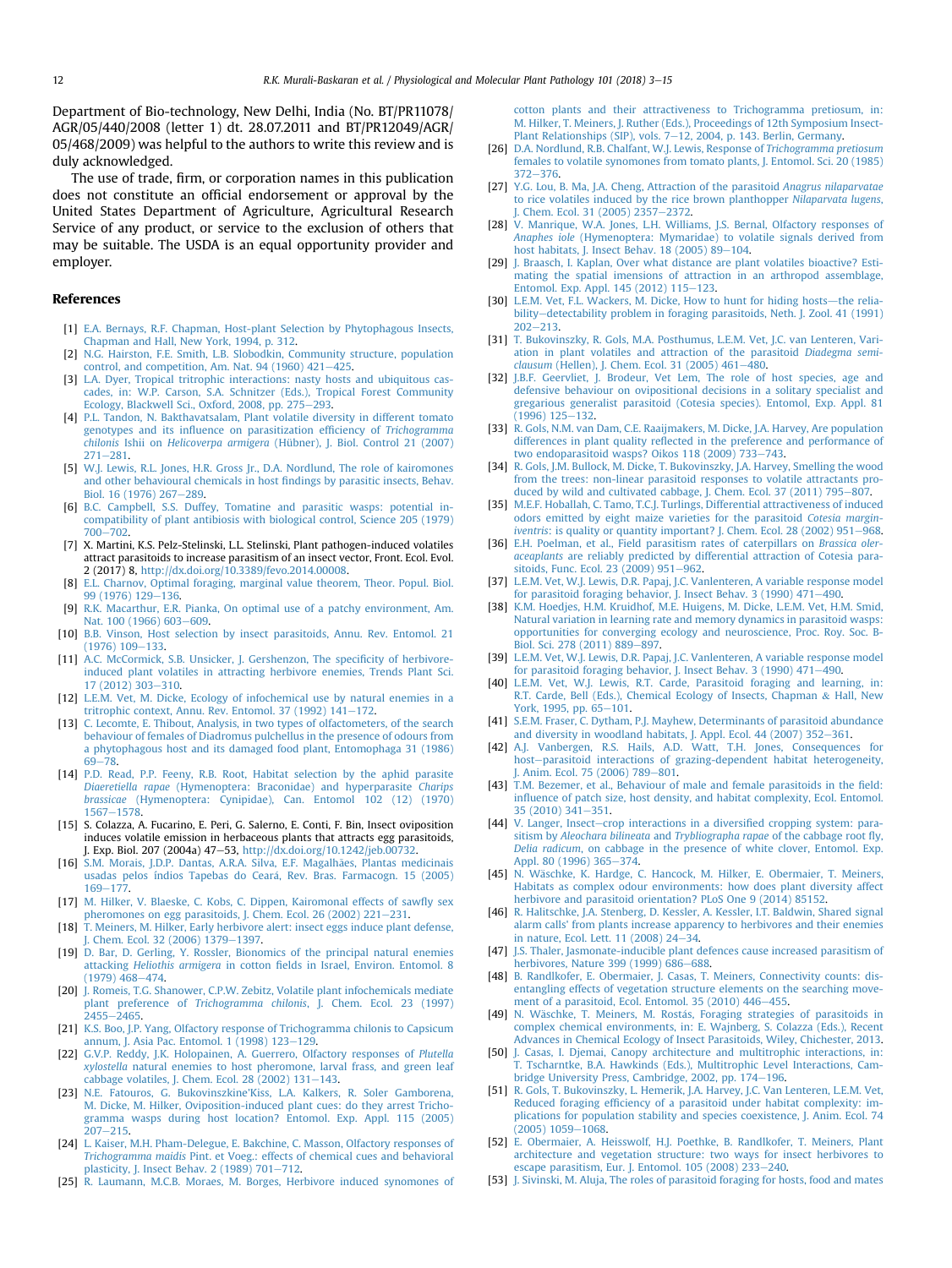<span id="page-10-0"></span>in the augmentative control of Tephritidae, Insects  $3(2002)$  668-[691.](http://refhub.elsevier.com/S0885-5765(17)30149-2/sref53)

- [54] [R. Gols, T. Bukovinszky, L. Hemerik, J.A. Harvey, J.C. Van Lenteren, L.E.M. Vet,](http://refhub.elsevier.com/S0885-5765(17)30149-2/sref54) Reduced foraging effi[ciency of a parasitoid under habitat complexity: im](http://refhub.elsevier.com/S0885-5765(17)30149-2/sref54)[plications for population stability and species coexistence, J. Anim. Ecol. 74](http://refhub.elsevier.com/S0885-5765(17)30149-2/sref54)  $(2005)$  1059 $-1068$
- [55] [I. Perfecto, L.E.M. Vet, Effect of a non host plant on the location behavior of](http://refhub.elsevier.com/S0885-5765(17)30149-2/sref55) [two parasitoids: the tritrophic system of Cotesiaspp. \(Hymenoptera: Braco](http://refhub.elsevier.com/S0885-5765(17)30149-2/sref55)nidae), Pieris rapae [\(Lepidoptera: Pieridae\), and](http://refhub.elsevier.com/S0885-5765(17)30149-2/sref55) Brassica oleraceae, Env. Entomol. 32 (2003)  $163 - 174$  $163 - 174$ .
- [56] [T. Bukovinszky, R. Gols, L. Hemerik, J.C. Van Lenteren, L.E.M. Vet, Time](http://refhub.elsevier.com/S0885-5765(17)30149-2/sref56) [allocation of a parasitoid foraging in heterogeneous vegetation: implications](http://refhub.elsevier.com/S0885-5765(17)30149-2/sref56) [for host](http://refhub.elsevier.com/S0885-5765(17)30149-2/sref56)-[parasitoid interactions, J. Anim. Ecol. 76 \(2007\) 845](http://refhub.elsevier.com/S0885-5765(17)30149-2/sref56)-[853](http://refhub.elsevier.com/S0885-5765(17)30149-2/sref56).
- [57] [J.H.R. Gross, W.J. Lewis, M. Beevers, D.A. Nordlund,](http://refhub.elsevier.com/S0885-5765(17)30149-2/sref57) Trichogramma pretiosum [\(Hymenoptera: Trichogrammatidae\): effects of augmented densities and](http://refhub.elsevier.com/S0885-5765(17)30149-2/sref57) distributions of Heliothis zea [\(Lepidoptera: Noctuidae\) host eggs and kair](http://refhub.elsevier.com/S0885-5765(17)30149-2/sref57)omones on fi[eld performance, Environ. Entomol. 13 \(1984\) 981](http://refhub.elsevier.com/S0885-5765(17)30149-2/sref57)-[985.](http://refhub.elsevier.com/S0885-5765(17)30149-2/sref57)
- [58] [J.H. Tumlinson, T.C.L. Turlings, W.J. Lewis, Semiochemically mediated](http://refhub.elsevier.com/S0885-5765(17)30149-2/sref58) foraging behaviour in benefi[cial parasitic insects, Arch. Insect Biochem.](http://refhub.elsevier.com/S0885-5765(17)30149-2/sref58) [Physiol. 22 \(1993\) 385](http://refhub.elsevier.com/S0885-5765(17)30149-2/sref58)–[391.](http://refhub.elsevier.com/S0885-5765(17)30149-2/sref58)<br>[59] [T.C. Turlings, J.H. Tumlinson, Systemic release of chemical signals by](http://refhub.elsevier.com/S0885-5765(17)30149-2/sref59)
- [herbivore-injured corn, Proc. Natl. Acad. Sci. U. S. A. 89 \(1992\) 8399](http://refhub.elsevier.com/S0885-5765(17)30149-2/sref59)-[8402.](http://refhub.elsevier.com/S0885-5765(17)30149-2/sref59)
- [60] [A.R. War, H.C. Sharma, M.G. Paulraj, M.Y. War, S. Ignacimuthu, Herbivore](http://refhub.elsevier.com/S0885-5765(17)30149-2/sref60) [induced plant volatiles-their role in plant defense for pest management, Pl.](http://refhub.elsevier.com/S0885-5765(17)30149-2/sref60) [Sig. Behav. 6 \(12\) \(2011\) 1973](http://refhub.elsevier.com/S0885-5765(17)30149-2/sref60)-[1978](http://refhub.elsevier.com/S0885-5765(17)30149-2/sref60).
- [61] [S. Senthil-Nathan, A review of biopesticides and their mode of action against](http://refhub.elsevier.com/S0885-5765(17)30149-2/sref61) [insect pests, in: Environmental Sustainability, Springer, India, 2015,](http://refhub.elsevier.com/S0885-5765(17)30149-2/sref61) pp.  $49-63$  $49-63$ .
- [62] [R. Yambhatanal, M. Hedge, R.K. Patil, R.A. Balikai, Evaluation of IPM modules](http://refhub.elsevier.com/S0885-5765(17)30149-2/sref62) [for management of defoliators in groundnut, Ann. Pl. Prot. Sci. 19 \(2011\)](http://refhub.elsevier.com/S0885-5765(17)30149-2/sref62)  $321 - 323$  $321 - 323$  $321 - 323$
- [63] P.U. Rani, S. Kurra, Specifi[city of systemically released rice stem volatiles on](http://refhub.elsevier.com/S0885-5765(17)30149-2/sref63) egg parasitoid, Trichogramma japonicum [Ashmead behavior, J. Appl. Entomol.](http://refhub.elsevier.com/S0885-5765(17)30149-2/sref63) [136 \(2012\) 749](http://refhub.elsevier.com/S0885-5765(17)30149-2/sref63)-760
- [64] D. Bhagat, N. Bakthavatsalam, Influence of rice cultivars on the parasitization efficiency of Trichogramma chilonis Ishii and Trichogramma japonicum Ashmead, J. Biol. Control 26 (2012), [http://dx.doi.org/10.18641/jbc/26/4/46777.](http://dx.doi.org/10.18641/jbc/26/4/46777)
- [65] [R.W. Pemberton, J.H. Lee, The in](http://refhub.elsevier.com/S0885-5765(17)30149-2/sref65)fluence of extrafloral nectarines on para[sitism of an insect herbivore, Am. J. Bot. 83 \(1996\) 1187](http://refhub.elsevier.com/S0885-5765(17)30149-2/sref65)-[1194.](http://refhub.elsevier.com/S0885-5765(17)30149-2/sref65)
- [66] [G.W. Elzen, H.J. Williams, S.B. Vinson, Response by the parasitoid](http://refhub.elsevier.com/S0885-5765(17)30149-2/sref66) Campoletis sonorensis [\(Hymenoptera: lchneumonidae\) to chemicals \(Synomones\) in](http://refhub.elsevier.com/S0885-5765(17)30149-2/sref66) [plants: implications for host habitat location, Environ. Entomol. 12 \(1983\)](http://refhub.elsevier.com/S0885-5765(17)30149-2/sref66) [1873](http://refhub.elsevier.com/S0885-5765(17)30149-2/sref66)-1877
- [67] [T. Ananthakrishnan, Behavioural dynamics in the biological control of in](http://refhub.elsevier.com/S0885-5765(17)30149-2/sref67)[sects: role of infochemicals, Curr. Sci. 71 \(1999\) 33](http://refhub.elsevier.com/S0885-5765(17)30149-2/sref67)-[37.](http://refhub.elsevier.com/S0885-5765(17)30149-2/sref67)
- [68] [A. Sen, R. Raina, M. Joseph, V.B. Tungikar, Response of](http://refhub.elsevier.com/S0885-5765(17)30149-2/sref68) Trichogramma chilonis [to infochemicals: an SEM and electrophysiological investigation, Bio. Cont.](http://refhub.elsevier.com/S0885-5765(17)30149-2/sref68) [50 \(2005\) 429](http://refhub.elsevier.com/S0885-5765(17)30149-2/sref68)-[447](http://refhub.elsevier.com/S0885-5765(17)30149-2/sref68).
- [69] [W.L. Brown Jr., T. Eisner, R.H. Whittaker, Allomones and kairomones:](http://refhub.elsevier.com/S0885-5765(17)30149-2/sref69) transpecifi[c chemical messengers, Bio Sci. 20 \(1970\) 21](http://refhub.elsevier.com/S0885-5765(17)30149-2/sref69)-[22](http://refhub.elsevier.com/S0885-5765(17)30149-2/sref69).
- [70] [W.J. Lewis, R.L. Jones, D.A. Nordlund, A.N. Sparks, Kairomones and their use](http://refhub.elsevier.com/S0885-5765(17)30149-2/sref70) [for management of entomophagous insects. I. Evaluation for increasing rates](http://refhub.elsevier.com/S0885-5765(17)30149-2/sref70) of parasitization by Trichogramma spp. in the fi[eld, J. Chem. Ecol. 1 \(1975a\)](http://refhub.elsevier.com/S0885-5765(17)30149-2/sref70)  $343 - 347$  $343 - 347$  $343 - 347$ .
- [71] [R.H. Whittaker, P.O. Feeny, Allelochemics: chemical interaction between](http://refhub.elsevier.com/S0885-5765(17)30149-2/sref71) [species, Science 171 \(1971\) 757](http://refhub.elsevier.com/S0885-5765(17)30149-2/sref71)-[770, 1971.](http://refhub.elsevier.com/S0885-5765(17)30149-2/sref71)
- [72] [W.J. Lewis, R.L. Jones, D.A. Nordlund, H.R. Gross, Kairomones and their use for](http://refhub.elsevier.com/S0885-5765(17)30149-2/sref72) [management of entomophagous insects. II. Mechanism causing increase in](http://refhub.elsevier.com/S0885-5765(17)30149-2/sref72) rate of parasitization by Trichogramma [spp, J. Chem. Ecol. 1 \(1975b\)](http://refhub.elsevier.com/S0885-5765(17)30149-2/sref72)  $349 - 360$  $349 - 360$  $349 - 360$ .
- [73] [N. Bakthavatsalam, S.P. Singh, P.L. Tandon, M. Chaudhary, S. Preethi,](http://refhub.elsevier.com/S0885-5765(17)30149-2/sref73) [Behavioural responses of key parasitoids of](http://refhub.elsevier.com/S0885-5765(17)30149-2/sref73) Opisina arenosella Walker (Lepidoptera: Noctuidae) to the kairomones, J. Biol. Control 13 (1999)  $7-14$  $7-14$ .
- [74] [M. Hilker, V. Bl](http://refhub.elsevier.com/S0885-5765(17)30149-2/sref74)ä[ske, C. Kobs, C. Dippel, Kairomonal effects of saw](http://refhub.elsevier.com/S0885-5765(17)30149-2/sref74)fly sex heromones on egg parasitoids, J. Chem. Ecol. 26 (2000) 2591-[2601.](http://refhub.elsevier.com/S0885-5765(17)30149-2/sref74)
- [75] M. Hilker, T. Meiners, Early herbivore alert: insect eggs induce plant defense, J. Chem. Ecol. 32 (2006) 1379-1397, [http://dx.doi.org/10.1007/s10886-006-](http://dx.doi.org/10.1007/s10886-006-9057-4) [9057-4](http://dx.doi.org/10.1007/s10886-006-9057-4).
- [76] [W.J. Lewis, R.L. Jones, A.N. Sparks, A host seeking stimulant for the egg](http://refhub.elsevier.com/S0885-5765(17)30149-2/sref76) parasite, Trichogramma evanescens[: its source and a demonstration of its](http://refhub.elsevier.com/S0885-5765(17)30149-2/sref76) laboratory and fi[eld activity, Ann. Entomol. Soc. 65 \(1972\) 1087](http://refhub.elsevier.com/S0885-5765(17)30149-2/sref76)-[1089.](http://refhub.elsevier.com/S0885-5765(17)30149-2/sref76)
- [77] [W.J. Lewis, A. Donald, D.A. Nordlund, R.C. Gueldner, P.E.A. Teal,](http://refhub.elsevier.com/S0885-5765(17)30149-2/sref77) [P.H. Tumlinson, Kairomones and their use for management of entomopha](http://refhub.elsevier.com/S0885-5765(17)30149-2/sref77)[gous insects XIII. Kairomonal activity for](http://refhub.elsevier.com/S0885-5765(17)30149-2/sref77) Trichogramma spp. of abdominal [tips, excretion, and a synthetic sex pheromone blend of](http://refhub.elsevier.com/S0885-5765(17)30149-2/sref77) Heliothis zea (Bod[die\) moths, J. Chem. Ecol. 8 \(1982\) 1323](http://refhub.elsevier.com/S0885-5765(17)30149-2/sref77)-[1331.](http://refhub.elsevier.com/S0885-5765(17)30149-2/sref77)
- [78] [C. Frenoy, C. Durier, N. Hawlitzky, Effect of kairomones from egg and female](http://refhub.elsevier.com/S0885-5765(17)30149-2/sref78) adult stages of Ostrinia nubilalis [\(Hübner\) \(Lepidoptera: Pyralidae\) on](http://refhub.elsevier.com/S0885-5765(17)30149-2/sref78) Trichogramma brassicae [Bezdenko \(Hymenoptera: Trichogrammatidae\) fe](http://refhub.elsevier.com/S0885-5765(17)30149-2/sref78)male kinesis, J. Chem. Ecol. 18 (1992)  $761-773$ .
- [79] [S. Senthil-Nathan, Physiological and biochemical effect of neem and other](http://refhub.elsevier.com/S0885-5765(17)30149-2/sref79) [Meliaceae plants secondary metabolites against Lepidopteran insects, Front.](http://refhub.elsevier.com/S0885-5765(17)30149-2/sref79) [Physiol. 4 \(2013\).](http://refhub.elsevier.com/S0885-5765(17)30149-2/sref79)
- [80] [P. Parthiban, C. Chinniah, K. Balakrishnan, M. Muthamilan, Kairomonal effect](http://refhub.elsevier.com/S0885-5765(17)30149-2/sref80) of Corcyra cephalonica Stainton on [Trichogramma chilonis](http://refhub.elsevier.com/S0885-5765(17)30149-2/sref80) Ishii and Chrys-operla zastrowi sillemi [\(Esben-Peterson\), Curr. Biot. 9 \(2\) \(2015a\) 119](http://refhub.elsevier.com/S0885-5765(17)30149-2/sref80)-[128](http://refhub.elsevier.com/S0885-5765(17)30149-2/sref80).
- [81] [P. Parthiban, C. Chinniah, M. Kalyanasundaram, Kairomonal effect of](http://refhub.elsevier.com/S0885-5765(17)30149-2/sref81) Corcyra cephalonica Stainton and their infl[uence on the parasitic and predation po](http://refhub.elsevier.com/S0885-5765(17)30149-2/sref81)tential of Trichogramma chilonis Ishii and [Chrysoperla zastrowi sillemi](http://refhub.elsevier.com/S0885-5765(17)30149-2/sref81) (Esben-Peterson) against eggs of Spodoptera litura [\(Fab.\), Bioscan 10 \(4\) \(2015b\)](http://refhub.elsevier.com/S0885-5765(17)30149-2/sref81)  $1671 - 1674.$  $1671 - 1674.$  $1671 - 1674.$
- [82] [S. Singh, A.V.N. Paul, P. Dureja, A.K. Singh, Kairomones of two host insects](http://refhub.elsevier.com/S0885-5765(17)30149-2/sref82) [and their impact on the egg parasitoids,](http://refhub.elsevier.com/S0885-5765(17)30149-2/sref82) Trichogramma brasiliensis (Ashmead) and T. exiguum [Pinto, Platner and Oatman, Indian J. Entomol. 64 \(2002\)](http://refhub.elsevier.com/S0885-5765(17)30149-2/sref82)  $96 - 106$  $96 - 106$  $96 - 106$
- [83] [K.T. Kumar, P.S. Shanmugam, U.S. Satpute, Kairomonic effect of host moths](http://refhub.elsevier.com/S0885-5765(17)30149-2/sref83) on parasitisation of Trichogramma chilonis [Ishii, J. App. Zoo. Res. 16 \(2005\)](http://refhub.elsevier.com/S0885-5765(17)30149-2/sref83)  $11 - 12$  $11 - 12$  $11 - 12$
- [84] [M. Srivastava, A.V.N. Paul, P. Dureja, A.K. Singh, Response of the egg para](http://refhub.elsevier.com/S0885-5765(17)30149-2/sref84)sitoid Trichogramma chilonis [Ishii \(Hymenoptera: Trichogrammatidae\) to](http://refhub.elsevier.com/S0885-5765(17)30149-2/sref84) [kairomones from three host insects, J. Biol. Control 22 \(2008\) 333](http://refhub.elsevier.com/S0885-5765(17)30149-2/sref84)-[340](http://refhub.elsevier.com/S0885-5765(17)30149-2/sref84).
- [85] [R. Maruthadurai, R.D. Gautam Archna, Behavioural response of](http://refhub.elsevier.com/S0885-5765(17)30149-2/sref85) Trichogramma chilonis [Ishii \(Hymenoptera: Trichogrammatidae\) to kairomones,](http://refhub.elsevier.com/S0885-5765(17)30149-2/sref85) [Indian J. Entomol. 73 \(2011\) 247](http://refhub.elsevier.com/S0885-5765(17)30149-2/sref85)-[252.](http://refhub.elsevier.com/S0885-5765(17)30149-2/sref85)
- [86] [P. Parthiban, C. Chinniah, M. Kalyanasundaram, R.K. Murali Baskaran,](http://refhub.elsevier.com/S0885-5765(17)30149-2/sref86) C. Swaminathan, P. Kannan, Infl[uence of inter-cropping system to minimize](http://refhub.elsevier.com/S0885-5765(17)30149-2/sref86) [the defoliators incidence in Groundnut \(](http://refhub.elsevier.com/S0885-5765(17)30149-2/sref86)Arachis hypogaea Linnaeus), Ann. Pl. [Prot.Sci.24 \(2016b\) 78](http://refhub.elsevier.com/S0885-5765(17)30149-2/sref86)-[82](http://refhub.elsevier.com/S0885-5765(17)30149-2/sref86).
- [87] [B. Yadav, A.V.N. Paul, P. Dureja, R.K. Gautam, in: O. Koul, G.S. Dhaliwal,](http://refhub.elsevier.com/S0885-5765(17)30149-2/sref87) [S.S. Mawaha, J.K. Arora \(Eds.\), Synomonal Effect of Some Varieties of Soybean](http://refhub.elsevier.com/S0885-5765(17)30149-2/sref87) on the Egg Parasitoid Trichogramma exiguum [Pinto, Platner and Oatman,](http://refhub.elsevier.com/S0885-5765(17)30149-2/sref87) [Biopesticides and Pest Management, vol. 2, Campus Books International,](http://refhub.elsevier.com/S0885-5765(17)30149-2/sref87) [New Delhi, 2002, pp. 260](http://refhub.elsevier.com/S0885-5765(17)30149-2/sref87)-[270](http://refhub.elsevier.com/S0885-5765(17)30149-2/sref87).
- [88] [A.V.N. Paul, M. Srivastava, P. Dureja, A.K. Singh, Semiochemicals produced by](http://refhub.elsevier.com/S0885-5765(17)30149-2/sref88) [tomato varieties and their role in parasitism of](http://refhub.elsevier.com/S0885-5765(17)30149-2/sref88) Corcyra cephalonica (Lepi[doptera: Pyralidae\) by the egg parasitoid](http://refhub.elsevier.com/S0885-5765(17)30149-2/sref88) Trichogramma chilonis (Hyme[noptera: Trichogrammatidae\), Int. J. Trop. Insect Sci. 28 \(2008\) 108](http://refhub.elsevier.com/S0885-5765(17)30149-2/sref88)-[116.](http://refhub.elsevier.com/S0885-5765(17)30149-2/sref88)
- [89] [T.N. Ananthakrishnan, R. Senrayan, S. Murugesan, R.S. Annadurai, Kair](http://refhub.elsevier.com/S0885-5765(17)30149-2/sref89)omones of Heliothis armigera and [Corcyra cephalonica](http://refhub.elsevier.com/S0885-5765(17)30149-2/sref89) and their influence on the parasitic potential of Trichogramma chilonis [\(Trichogrammatidae: Hy](http://refhub.elsevier.com/S0885-5765(17)30149-2/sref89)[menoptera\), J. Biosci. 16 \(1991\) 111](http://refhub.elsevier.com/S0885-5765(17)30149-2/sref89)-[119](http://refhub.elsevier.com/S0885-5765(17)30149-2/sref89).
- [90] [C. Padmavathi, A.V.N. Paul, Saturated hydrocarbons as kairomonal source for](http://refhub.elsevier.com/S0885-5765(17)30149-2/sref90) the egg parasitoid, Trichogramma chilonis [Ishii \(Hymenoptera: Trichog](http://refhub.elsevier.com/S0885-5765(17)30149-2/sref90)[rammatidae\), J. Appl. Entomol. 122 \(1998\) 29](http://refhub.elsevier.com/S0885-5765(17)30149-2/sref90)-[32](http://refhub.elsevier.com/S0885-5765(17)30149-2/sref90).
- [91] [R.S. Kumar, T. Sivakumar, R.S. Sunderam, M. Gupta, U.K. Mazumdar,](http://refhub.elsevier.com/S0885-5765(17)30149-2/sref91) [P. Gomathi, Y. Rajeshwar, S. Saravanan, M.S. Kumar, K. Murugesh,](http://refhub.elsevier.com/S0885-5765(17)30149-2/sref91) [K.A. Kumar, Antioxidant and antimicrobial activities of](http://refhub.elsevier.com/S0885-5765(17)30149-2/sref91) Bauhinia racemosa L. [stem bark, Braz. J. Med. Biol. Res. 38 \(2005\) 10015](http://refhub.elsevier.com/S0885-5765(17)30149-2/sref91)-[11024](http://refhub.elsevier.com/S0885-5765(17)30149-2/sref91).
- [92] [N.E. Fatouros, M. Dicke, R. Mumm, T. Meiners, M. Hilker, Foraging behavior of](http://refhub.elsevier.com/S0885-5765(17)30149-2/sref92) [egg parasitoids exploiting chemical information, Behav. Ecol. 19 \(2008\)](http://refhub.elsevier.com/S0885-5765(17)30149-2/sref92)  $677 - 689$  $677 - 689$  $677 - 689$
- [93] M. Wölfl[ing, M. Rost](http://refhub.elsevier.com/S0885-5765(17)30149-2/sref93)ás, Parasitoids use chemical footprints to track down [caterpillars, Comm. Integ. Biol. 2 \(4\) \(2009\) 353](http://refhub.elsevier.com/S0885-5765(17)30149-2/sref93)-[355.](http://refhub.elsevier.com/S0885-5765(17)30149-2/sref93)
- [94] [C. Padmavathi, A.V.N. Paul, Kairomones by three host insects and their](http://refhub.elsevier.com/S0885-5765(17)30149-2/sref94) [impact on the egg parasitoid,](http://refhub.elsevier.com/S0885-5765(17)30149-2/sref94) Trichogramma chilonis, Indian J. ent. 59 (1997)  $85 - 92$  $85 - 92$  $85 - 92$
- [95] [S. Mathur, S. Zayeem, S. Kanameni, M. Tibrewal, N. Wadhwa, P. Arora,](http://refhub.elsevier.com/S0885-5765(17)30149-2/sref95) [A. Kumar, Effect of various concentrations of octacosane, pentacosane and](http://refhub.elsevier.com/S0885-5765(17)30149-2/sref95) [tricosane on foraging behaviour of Trichogrammatids, Int. J. Sci. Res. Pub 2](http://refhub.elsevier.com/S0885-5765(17)30149-2/sref95)  $(2012)$  1-[5](http://refhub.elsevier.com/S0885-5765(17)30149-2/sref95).
- [96] [L. Yonggen, H. Xiaoyan, T.C.J. Turlings, J. Cheng, X. Che, Differences in induced](http://refhub.elsevier.com/S0885-5765(17)30149-2/sref96) [volatile emissions among rice varieties result in differential attraction and](http://refhub.elsevier.com/S0885-5765(17)30149-2/sref96) parasitism of Nilaparvata lugens [eggs by the parasitoid](http://refhub.elsevier.com/S0885-5765(17)30149-2/sref96) Anagrus nilaparvatae in the fi[eld, J. Chem. Ecol 32 \(2006\) 2375](http://refhub.elsevier.com/S0885-5765(17)30149-2/sref96)-[2387.](http://refhub.elsevier.com/S0885-5765(17)30149-2/sref96)
- [97] [P.U. Rani, Y. Jyothsna, M. Lakshminarayana, Host and non-host plant volatiles](http://refhub.elsevier.com/S0885-5765(17)30149-2/sref97) [on oviposition and orientation behaviour of](http://refhub.elsevier.com/S0885-5765(17)30149-2/sref97) Trichogramma chilonis Ishii, [J. Biopest 1 \(2008\) 17](http://refhub.elsevier.com/S0885-5765(17)30149-2/sref97)-[22.](http://refhub.elsevier.com/S0885-5765(17)30149-2/sref97)
- [98] [A.V.N. Paul, S. Singh, A.K. Singh, Kairomonal effect of some saturated hy](http://refhub.elsevier.com/S0885-5765(17)30149-2/sref98)[drocarbons on the egg parasitoids,](http://refhub.elsevier.com/S0885-5765(17)30149-2/sref98) Trichogramma brasiliensis (Ashmead) and Trichogramma exiguum [Pinto, Planter and Oatman \(Hymenoptera: Trichog](http://refhub.elsevier.com/S0885-5765(17)30149-2/sref98)[rammatidae\), J. Appl. Ent 126 \(2002\) 409](http://refhub.elsevier.com/S0885-5765(17)30149-2/sref98)-[416.](http://refhub.elsevier.com/S0885-5765(17)30149-2/sref98)
- [99] [S. Afsheen, X. Wang, R. Li, C.S. Zhu, Y.G. Lou, Differential attraction of para](http://refhub.elsevier.com/S0885-5765(17)30149-2/sref99)sitoids in relation to specifi[city of kairomones from herbivores and their by](http://refhub.elsevier.com/S0885-5765(17)30149-2/sref99)[products, Insect Sci. 15 \(2008\) 381](http://refhub.elsevier.com/S0885-5765(17)30149-2/sref99)-[397.](http://refhub.elsevier.com/S0885-5765(17)30149-2/sref99)
- [100] [M. Heil, R. Karban, Explaining evolution of plant communication by airborne](http://refhub.elsevier.com/S0885-5765(17)30149-2/sref100) signals, Trends Ecol. Evol.  $25$  (2010) 137-[144.](http://refhub.elsevier.com/S0885-5765(17)30149-2/sref100)
- [101] [J.D. Hare, Ecological role of volatiles produced by plants in response to](http://refhub.elsevier.com/S0885-5765(17)30149-2/sref101) damage by herbivorous insects, Annu. Rev. Entomol.  $56$  (2011)  $161-180$  $161-180$ .
- [102] [J. Sivinski, M. Aluja, The roles of parasitoid foraging for hosts, food and mates](http://refhub.elsevier.com/S0885-5765(17)30149-2/sref102) in the augmentative control of Tephritidae, Insects  $3(2002)$  668-[691](http://refhub.elsevier.com/S0885-5765(17)30149-2/sref102).
- [103] [C. Thies, I. Steffan-Dewenter, T. Tscharntke, Effects of landscape context on](http://refhub.elsevier.com/S0885-5765(17)30149-2/sref103) herbivory and parasitism at different spatial scales, Oikos  $101$  (2003)  $18-25$  $18-25$ .
- [104] [F.J.J.A. Bianchi, C.J.H. Booij, T. Tscharntke, Sustainable pest regulation in](http://refhub.elsevier.com/S0885-5765(17)30149-2/sref104) [agricultural landscapes: a review on landscape composition, biodiversity and](http://refhub.elsevier.com/S0885-5765(17)30149-2/sref104) [natural pest control, Proc. R. Soc. B. ISSN: 0962-8452 273 \(2006\) 1715](http://refhub.elsevier.com/S0885-5765(17)30149-2/sref104)-[1727](http://refhub.elsevier.com/S0885-5765(17)30149-2/sref104).
- [105] [M.M. Gardiner, D.L. Landis, C. Gratton, C.D. DiFonzo, M. O'Neal, J.M. Chacon,](http://refhub.elsevier.com/S0885-5765(17)30149-2/sref105) [M.T. Wayo, N.P. Schmidt, E.F. Mueller, G.E. Heimpel, Landscape diversity](http://refhub.elsevier.com/S0885-5765(17)30149-2/sref105) [enhances biological control of an introduced crop pest in the North-Central](http://refhub.elsevier.com/S0885-5765(17)30149-2/sref105) [USA, Ecol. Appl. 19 \(2009\) 143](http://refhub.elsevier.com/S0885-5765(17)30149-2/sref105)-[154.](http://refhub.elsevier.com/S0885-5765(17)30149-2/sref105)
- [106] [R.F. Norris, M. Kogan, Ecology of interactions between weeds and arthro](http://refhub.elsevier.com/S0885-5765(17)30149-2/sref106)[pods, Annu. Rev. Entomol. 50 \(2005\) 479](http://refhub.elsevier.com/S0885-5765(17)30149-2/sref106)-[503.](http://refhub.elsevier.com/S0885-5765(17)30149-2/sref106)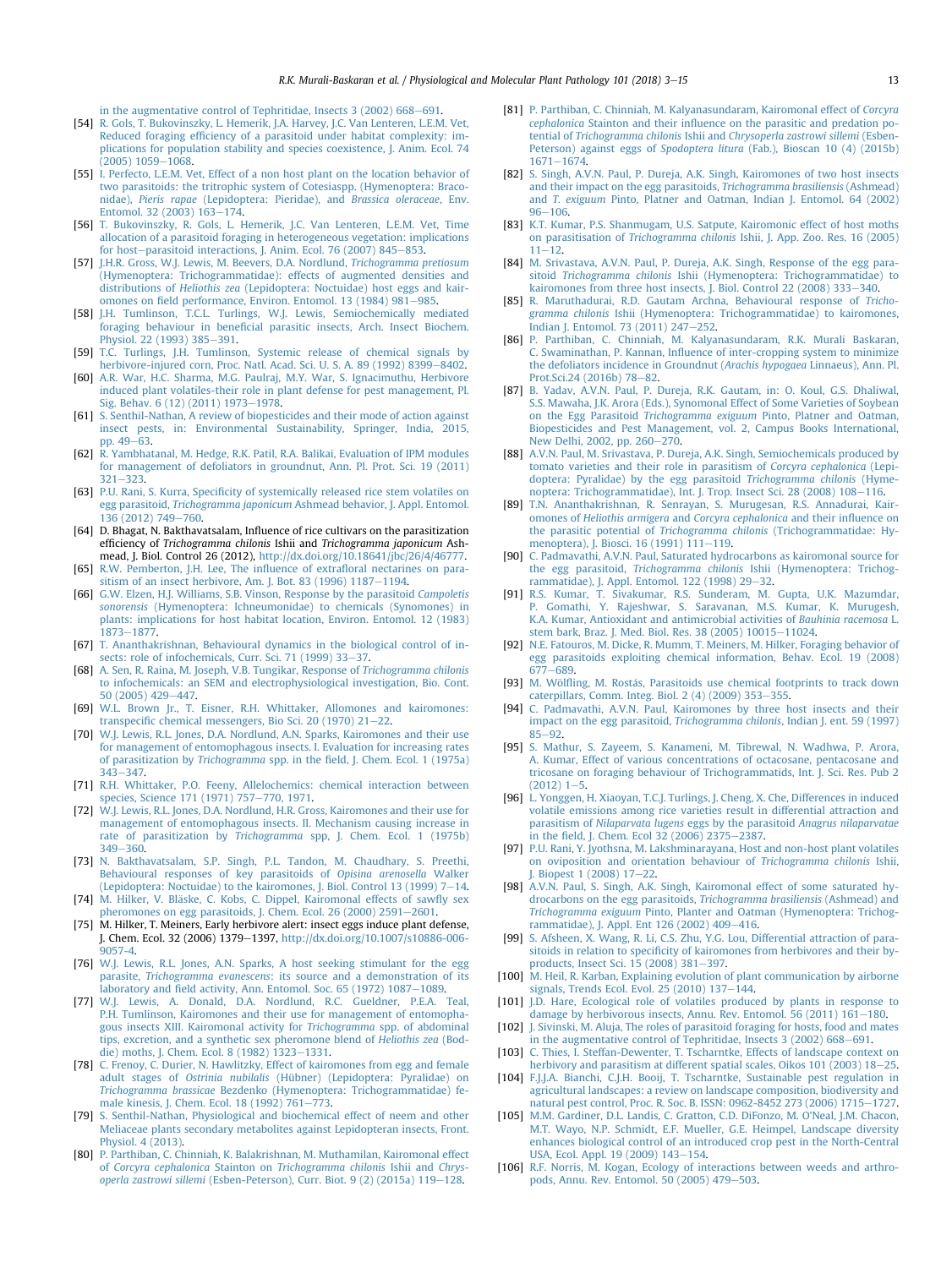- <span id="page-11-0"></span>[107] [M.A. Altieri, C.I. Nicholls, Biodiversity and Pest Management in Agro](http://refhub.elsevier.com/S0885-5765(17)30149-2/sref107)[ecosystems, Haworth Press, New York, 2004.](http://refhub.elsevier.com/S0885-5765(17)30149-2/sref107)
- [108] [S. Beizhou, Z. Jie, H. Jinghui, W. Hongying, K. Yun, Y. Yuncong, Temporal](http://refhub.elsevier.com/S0885-5765(17)30149-2/sref108) [dynamics of the arthropod community in pear orchards intercropped with](http://refhub.elsevier.com/S0885-5765(17)30149-2/sref108)  $intermediateed$  pest management and pest control  $-$  [current and future tactics](http://refhub.elsevier.com/S0885-5765(17)30149-2/sref108) [112 aromatic plants, Pest Manag. Sci. 67 \(2011\) 1107](http://refhub.elsevier.com/S0885-5765(17)30149-2/sref108)-[1114](http://refhub.elsevier.com/S0885-5765(17)30149-2/sref108).
- [109] [K.A.G. Wyckhuys, Y. Lu, H. Morales, L.L. Vazquez, J.C. Legaspi, P.A. Eliopoulos,](http://refhub.elsevier.com/S0885-5765(17)30149-2/sref109) [L.M. Hernandez, Current status and potential of conservation biological](http://refhub.elsevier.com/S0885-5765(17)30149-2/sref109) [control for agriculture in the developing world, Biol. Cont. 65 \(2013\)](http://refhub.elsevier.com/S0885-5765(17)30149-2/sref109)  $152 - 167.$  $152 - 167.$  $152 - 167.$
- [110] [H.F. Van Emden, G.F. Williams, Insect diversity and stability in agro-eco](http://refhub.elsevier.com/S0885-5765(17)30149-2/sref110)[systems, Ann. Rev. Ent 19 \(1974\) 455](http://refhub.elsevier.com/S0885-5765(17)30149-2/sref110)–[475.](http://refhub.elsevier.com/S0885-5765(17)30149-2/sref110)
- [111] [D. Prasad, B. Kumar, Effect of intercropping on the incidence of](http://refhub.elsevier.com/S0885-5765(17)30149-2/sref111) Heliothis armigera [\(Hub.\) and grain yield of chickpea, Indian J. Entomol. 64 \(2002\)](http://refhub.elsevier.com/S0885-5765(17)30149-2/sref111)  $405 - 410$  $405 - 410$ .
- [112] [M. Srinivasa Rao, D.K. Reddy, T.V.K. Singh, Impact of intercropping on](http://refhub.elsevier.com/S0885-5765(17)30149-2/sref112) Empoasca kerri [of pigeonpea in rainy and post rainy seasons, Indian J.](http://refhub.elsevier.com/S0885-5765(17)30149-2/sref112) Entomol.  $65$  (2003)  $506 - 512$  $506 - 512$ .
- [113] [P. Mahesh, R.D. Gautam, S. Gautam, R. Maruthadurai, Kairomones of](http://refhub.elsevier.com/S0885-5765(17)30149-2/sref113) Earias vitella (F.) and their infl[uence on the parasitic potential of](http://refhub.elsevier.com/S0885-5765(17)30149-2/sref113) Trichogramma spp. [\(Trichogrammatidae: Hymenoptera\), Indian J. Entomol. 74 \(2012\) 47](http://refhub.elsevier.com/S0885-5765(17)30149-2/sref113)–[53.](http://refhub.elsevier.com/S0885-5765(17)30149-2/sref113)
- [114] [Rajiv Goel, Monika Tiwari, Effect of intercropping on the incidence of](http://refhub.elsevier.com/S0885-5765(17)30149-2/sref114) Lipaphis erysimi [in mustard, Ann. Plant Prot. Sci. 12 \(2004\) 435](http://refhub.elsevier.com/S0885-5765(17)30149-2/sref114)-[436.](http://refhub.elsevier.com/S0885-5765(17)30149-2/sref114)
- [115] [K. Elanchezhyan, R.K. Murali Baskaran, D.S. Rajavel, Kairomone effect of](http://refhub.elsevier.com/S0885-5765(17)30149-2/sref115) [acetone extracts of intercrops on](http://refhub.elsevier.com/S0885-5765(17)30149-2/sref115) Chrysoperla carnea (Stephens) and Tricho-gramma chilonis [Ishii, J. Entomol. Res. 33 \(2009\) 51](http://refhub.elsevier.com/S0885-5765(17)30149-2/sref115)-[54.](http://refhub.elsevier.com/S0885-5765(17)30149-2/sref115)
- [116] [R. Pandey, R. Renu, Ram Ujagir, Effect of intercropping on](http://refhub.elsevier.com/S0885-5765(17)30149-2/sref116) Helicoverpa armigera [\(Hub.\) infesting chickpea, Ann. Plant Prot. Sci. 16 \(2008\) 320](http://refhub.elsevier.com/S0885-5765(17)30149-2/sref116)-[324](http://refhub.elsevier.com/S0885-5765(17)30149-2/sref116).
- [117] [Rashmi Yambhatanal, M. Hedge, R.K. Patil, R.A. Balikai, Evaluation of IPM](http://refhub.elsevier.com/S0885-5765(17)30149-2/sref117) [modules for management of defoliators in groundnut, Ann. Plant Prot. Sci. 19](http://refhub.elsevier.com/S0885-5765(17)30149-2/sref117)  $(2011)$  321-[323.](http://refhub.elsevier.com/S0885-5765(17)30149-2/sref117)
- [118] [S. Chakravorty, D.K. Yadav, Effect of intercrops on jassid \(](http://refhub.elsevier.com/S0885-5765(17)30149-2/sref118)Empoasca kerri) [infesting green gram, Ann. Plant Prot. Sci. 21 \(2013\), 299](http://refhub.elsevier.com/S0885-5765(17)30149-2/sref118)-[232.](http://refhub.elsevier.com/S0885-5765(17)30149-2/sref118)
- [119] [N. Bakthavatsalam, S.P. Singh, P.L. Tandon, M. Chaudhary, S. Preethi, Elec](http://refhub.elsevier.com/S0885-5765(17)30149-2/sref119)[trophysiological responses of](http://refhub.elsevier.com/S0885-5765(17)30149-2/sref119) Chrysoperla carnea (Stephens) (Neuroptera: [Chrysopidae\) to some potential kairomonal substances, J. Entomol. Res. 24](http://refhub.elsevier.com/S0885-5765(17)30149-2/sref119)  $(2000)$  109-[114.](http://refhub.elsevier.com/S0885-5765(17)30149-2/sref119)
- [120] [T. Surulivelu, Scope of parasites on bollworm control, Entomon 14 \(1989\)](http://refhub.elsevier.com/S0885-5765(17)30149-2/sref120)  $101 - 106$  $101 - 106$ .
- [121] M. Srinivas Rao, Paper on "[Organic Farming in Rainfed Agriculture](http://refhub.elsevier.com/S0885-5765(17)30149-2/sref121)" held at [CRIDA, 2007, pp. 1](http://refhub.elsevier.com/S0885-5765(17)30149-2/sref121)-[21.](http://refhub.elsevier.com/S0885-5765(17)30149-2/sref121)
- [122] [L. Hanumantharaya, B.K. Goud, G.K. Ramegowda, Use of green lacewing,](http://refhub.elsevier.com/S0885-5765(17)30149-2/sref122) Chrysoperla carnea [\(Stephens\) and neem seed kernel extract for manage](http://refhub.elsevier.com/S0885-5765(17)30149-2/sref122)[ment of insect pests of cotton, Kar. J. Agric. Sci. 21 \(2008\) 41](http://refhub.elsevier.com/S0885-5765(17)30149-2/sref122)-[44.](http://refhub.elsevier.com/S0885-5765(17)30149-2/sref122)
- [123] [K.R. Kranthi, D.A. Russell, Changing Trends in Cotton Pest Management. In](http://refhub.elsevier.com/S0885-5765(17)30149-2/sref123)[tegrated Pest Management: Innovative Development Process, Springer Sci](http://refhub.elsevier.com/S0885-5765(17)30149-2/sref123)[ence Business Media, Berlin, 2009, pp. 499](http://refhub.elsevier.com/S0885-5765(17)30149-2/sref123)-[541.](http://refhub.elsevier.com/S0885-5765(17)30149-2/sref123)
- [124] [J. Tylianakis, M.R.K. Didham, S.D. Wratten, Improved](http://refhub.elsevier.com/S0885-5765(17)30149-2/sref124) fitness of aphid para[sitoids receiving resource subsidies, Ecol 85 \(2004\) 658](http://refhub.elsevier.com/S0885-5765(17)30149-2/sref124)-[666.](http://refhub.elsevier.com/S0885-5765(17)30149-2/sref124)
- [125] [W.O. Symondson, C.K.D. Sunderland, M.H. Greenstone, Can generalist](http://refhub.elsevier.com/S0885-5765(17)30149-2/sref125) [predators be effective biocontrol agents, Annu. Rev. Entomol. 47 \(2002\)](http://refhub.elsevier.com/S0885-5765(17)30149-2/sref125)  $561 - 594.$  $561 - 594.$  $561 - 594.$
- [126] [T.C. Verma, S. Swaminathan, B.L. Meena, Effect of intercrops on incidence of](http://refhub.elsevier.com/S0885-5765(17)30149-2/sref126) Lipaphis erysimi on mustard crop, Ann. Pl. Prot. Sci. 18  $(2010)$  525-[526.](http://refhub.elsevier.com/S0885-5765(17)30149-2/sref126)
- [127] [P.B. Singh, A.V.N. Paul, Kairomonal effect of some saturated hydrocarbons](http://refhub.elsevier.com/S0885-5765(17)30149-2/sref127) [and other chemicals on the larvae of](http://refhub.elsevier.com/S0885-5765(17)30149-2/sref127) Chrysoperla carnea in a multi-armed [olfactometer, Indian J. Entomol. 64 \(2002\) 518](http://refhub.elsevier.com/S0885-5765(17)30149-2/sref127)-[523](http://refhub.elsevier.com/S0885-5765(17)30149-2/sref127).
- [128] [H. Mahabaleshwar, K.A. Kulkarni, S. Lingappa, Impact of intercrops on con](http://refhub.elsevier.com/S0885-5765(17)30149-2/sref128)servation of Chrysoperla carnea [\(Stephens\) and other natural enemies in](http://refhub.elsevier.com/S0885-5765(17)30149-2/sref128) [cotton ecosystem, Indian J. Plant Protec 31 \(2003\) 98](http://refhub.elsevier.com/S0885-5765(17)30149-2/sref128)-[104](http://refhub.elsevier.com/S0885-5765(17)30149-2/sref128).
- [129] [K. Elanchezhyan, R.K. Murali Baskaran, D.S. Rajavel, Kairomone effect of](http://refhub.elsevier.com/S0885-5765(17)30149-2/sref129) [acetone extracts of intercrops on](http://refhub.elsevier.com/S0885-5765(17)30149-2/sref129) Chrysoperla carnea (Stephens) and Tricho-gramma chilonis [Ishii, J. Entomol. Res. 33 \(2009\) 51](http://refhub.elsevier.com/S0885-5765(17)30149-2/sref129)-[54.](http://refhub.elsevier.com/S0885-5765(17)30149-2/sref129)
- [130] [V.K. Seni, A. Dilawari, Response of Helicoverpa armigera females to](http://refhub.elsevier.com/S0885-5765(17)30149-2/sref130) flower [extracts of African marigold, cotton, okra and pumpkin, Ann. Plant Prot. Sci.](http://refhub.elsevier.com/S0885-5765(17)30149-2/sref130) [19 \(2011\) 451](http://refhub.elsevier.com/S0885-5765(17)30149-2/sref130)-[452.](http://refhub.elsevier.com/S0885-5765(17)30149-2/sref130)
- [131] [A. Zayeem, A. Kumar, Impact of synomones emanating from cole crops on](http://refhub.elsevier.com/S0885-5765(17)30149-2/sref131) foraging behavior of Trichogramma brasiliensis[, Ann. Pl. Protec. Sci. 20 \(2012\)](http://refhub.elsevier.com/S0885-5765(17)30149-2/sref131) [481](http://refhub.elsevier.com/S0885-5765(17)30149-2/sref131)-[483.](http://refhub.elsevier.com/S0885-5765(17)30149-2/sref131)
- [132] M.F. Andrés, A. Gonzá[lez-Coloma, J. Sanz, J. Burillo, P. Sainz, Nematicidal](http://refhub.elsevier.com/S0885-5765(17)30149-2/sref132) activity of essential oils: a review, Phytochem. Rev.  $11$  (4) (2012) 371-[390](http://refhub.elsevier.com/S0885-5765(17)30149-2/sref132).
- [133] Z.R. Khan, J.A. Pickett, The 'push-pull' [strategy for stemborer management: a](http://refhub.elsevier.com/S0885-5765(17)30149-2/sref133) [case study in exploiting biodiversity and chemical ecology, in: G.M. Gurr,](http://refhub.elsevier.com/S0885-5765(17)30149-2/sref133) [S.D. Wratten, M.A. Altieri \(Eds.\), Ecological Engineering for Pest Manage](http://refhub.elsevier.com/S0885-5765(17)30149-2/sref133)[ment: Advances in Habitat Manipulations for Arthropods, CSIRO and CABI](http://refhub.elsevier.com/S0885-5765(17)30149-2/sref133) [Publishing, UK, 2004, pp. 155](http://refhub.elsevier.com/S0885-5765(17)30149-2/sref133)-[164](http://refhub.elsevier.com/S0885-5765(17)30149-2/sref133).
- [134] [A.K. Fiedler, D.A. Landis, Attractiveness of Michigan native plants to](http://refhub.elsevier.com/S0885-5765(17)30149-2/sref134) [arthropod natural enemies and herbivores, Environ. Entomol. 36 \(2007\)](http://refhub.elsevier.com/S0885-5765(17)30149-2/sref134)  $751 - 765$  $751 - 765$
- [135] [J.K. Tuell, A.K. Fiedler, A.A. Landis, R. Isaacs, Visitation by wild and managed](http://refhub.elsevier.com/S0885-5765(17)30149-2/sref135) [bees \(Hymenoptera: Apoidea\) to Eastern U.S. native plants for use in con](http://refhub.elsevier.com/S0885-5765(17)30149-2/sref135)[servation programs, Environ. Entomol. 37 \(2008\) 707](http://refhub.elsevier.com/S0885-5765(17)30149-2/sref135)-[718](http://refhub.elsevier.com/S0885-5765(17)30149-2/sref135).
- [136] [B.N. Hogg, R.L. Bugg, K.M. Daane, Attractiveness of common insectary and](http://refhub.elsevier.com/S0885-5765(17)30149-2/sref136) harvestable floral resources to benefi[cial insects, Biol. Cont. 56 \(2011\) 76](http://refhub.elsevier.com/S0885-5765(17)30149-2/sref136)-[84](http://refhub.elsevier.com/S0885-5765(17)30149-2/sref136).
- [137] [S. Senthil-Nathan, M. Choi, C. Paik, H. Seo, K. Kalaivani, The toxicity and](http://refhub.elsevier.com/S0885-5765(17)30149-2/sref137)

[physiological effect of goniothalamin, a styryl-pyrone, on the generalist](http://refhub.elsevier.com/S0885-5765(17)30149-2/sref137) herbivore, Spodoptera exigua [Hübner, Chemosphere 72 \(2008\) 1393](http://refhub.elsevier.com/S0885-5765(17)30149-2/sref137)-[1400](http://refhub.elsevier.com/S0885-5765(17)30149-2/sref137).

- [138] [A.Z. Abagli, T.B. Alavo, F. Avlessi, M. Moudachirou, Potential of the bush mint,](http://refhub.elsevier.com/S0885-5765(17)30149-2/sref138) Hyptis suaveolens [essential oil for personal protection against mosquito](http://refhub.elsevier.com/S0885-5765(17)30149-2/sref138) biting, J. Am. Mosq. Control Assoc.  $28$  (2012) 9-[15](http://refhub.elsevier.com/S0885-5765(17)30149-2/sref138).
- [139] [T.J. Bruce, A. Cork, Electrophysiological and behavioral responses of female](http://refhub.elsevier.com/S0885-5765(17)30149-2/sref139) Helicoverpa armigera to compounds identified in fl[owers of African marigold,](http://refhub.elsevier.com/S0885-5765(17)30149-2/sref139) Tagetes erecta[, J. Chem. Ecol. 27 \(2001\) 1119](http://refhub.elsevier.com/S0885-5765(17)30149-2/sref139)-[1131.](http://refhub.elsevier.com/S0885-5765(17)30149-2/sref139)
- [140] [P.L. Tandon, N. Bakthavatsalam, Electro-physiological and olfactometric re](http://refhub.elsevier.com/S0885-5765(17)30149-2/sref140)sponses of Helicoverpa armigera [\(Hübner\) \(Lepidoptera: Noctuidae\) and](http://refhub.elsevier.com/S0885-5765(17)30149-2/sref140) Trichogramma chilonis [Ishii \(Hymenoptera: Trichogrammatidae\) to volatiles](http://refhub.elsevier.com/S0885-5765(17)30149-2/sref140) of trap crops -Tagetes erecta Linnaeus and So, J. Biol. Cont.  $19$  (2005) 9-[15](http://refhub.elsevier.com/S0885-5765(17)30149-2/sref140).
- [141] [R.K. Murali Baskaran, S. Thangavelu, In](http://refhub.elsevier.com/S0885-5765(17)30149-2/sref141)fluence of intercrop on the incidence of leaf miner (Aproaerema modicella [Deventer\) in groundnut, J. Oilseed Res. 7](http://refhub.elsevier.com/S0885-5765(17)30149-2/sref141)  $(1990)$  142 $-146$ .
- [142] [V.R. Saminathan, R.K. Murali Baskaran, N.R. Mahadevan, Studies on the in](http://refhub.elsevier.com/S0885-5765(17)30149-2/sref142)fl[uence of intercropping on the conservation of](http://refhub.elsevier.com/S0885-5765(17)30149-2/sref142) Chrysoperla carnea (Ste[phens\) for management of insect pests of cotton, Abstract, in:](http://refhub.elsevier.com/S0885-5765(17)30149-2/sref142) [S. Ignacimuthu, A. Sen, S. Janarthanan \(Eds.\), Biotechnological Application for](http://refhub.elsevier.com/S0885-5765(17)30149-2/sref142) [Integrated Pest Management, Oxford](http://refhub.elsevier.com/S0885-5765(17)30149-2/sref142) & [IBH Publishing Co. Pvt. Ltd., New](http://refhub.elsevier.com/S0885-5765(17)30149-2/sref142) [Delhi, 2002, pp. 107](http://refhub.elsevier.com/S0885-5765(17)30149-2/sref142)-[110.](http://refhub.elsevier.com/S0885-5765(17)30149-2/sref142)
- [143] [A.N. Reddy, C.T. Kumar, A.S.B. Gowder, Effect of intercropping on population](http://refhub.elsevier.com/S0885-5765(17)30149-2/sref143) [dynamics of major pests of chilli \(](http://refhub.elsevier.com/S0885-5765(17)30149-2/sref143)Capsicum annum L.) under irrigated con[ditions, Indian J. Agric. Res. 40 \(2006\) 294](http://refhub.elsevier.com/S0885-5765(17)30149-2/sref143)-[297.](http://refhub.elsevier.com/S0885-5765(17)30149-2/sref143)
- [144] [A. Chamuene, C. Ecole, A. Sidumo, Effect of strip intercropping for manage](http://refhub.elsevier.com/S0885-5765(17)30149-2/sref144)[ment of the American bollworm,](http://refhub.elsevier.com/S0885-5765(17)30149-2/sref144) Helicoverpa armigera Hübner on cotton (Gossypium hirsutum [L.\) in Morrumbala district, Afr. Crop Sci. Conf. Proc. 8](http://refhub.elsevier.com/S0885-5765(17)30149-2/sref144)  $(2007)$  1049 $-1052$  $-1052$ .
- [145] [K. Elanchezhyan, R.K. Murali Baskaran, D.S. Rajavel, Kairomone effect of](http://refhub.elsevier.com/S0885-5765(17)30149-2/sref145) [acetone extracts of intercrops on](http://refhub.elsevier.com/S0885-5765(17)30149-2/sref145) Chrysoperla carnea (Stephens) and Tricho-gramma chilonis [Ishii, J. Entomol. Res. 33 \(2009\) 51](http://refhub.elsevier.com/S0885-5765(17)30149-2/sref145)-[54.](http://refhub.elsevier.com/S0885-5765(17)30149-2/sref145)
- [146] [S. Yelshetty, J.B. Gopali, T. Raju, Y.D. Narayana, Validation of integrated pest](http://refhub.elsevier.com/S0885-5765(17)30149-2/sref146) [management modules for management of pod borer,](http://refhub.elsevier.com/S0885-5765(17)30149-2/sref146) Helicoverpa armigera, Hub. and Fusarium [wilt in pigeonpea based intercropping system, Fla.](http://refhub.elsevier.com/S0885-5765(17)30149-2/sref146) [Entomol. 98 \(1\) \(2009\) 305](http://refhub.elsevier.com/S0885-5765(17)30149-2/sref146)-[314.](http://refhub.elsevier.com/S0885-5765(17)30149-2/sref146)
- [147] [V.R. Swaminathan, N.R. Mahadevan, N. Muthu Krishnan, Crop diversity](http://refhub.elsevier.com/S0885-5765(17)30149-2/sref147) [approach to manage cotton leaf hopper,](http://refhub.elsevier.com/S0885-5765(17)30149-2/sref147) Amrasca devastans, Indian J. Ento[mol. 64 \(2002\) 351](http://refhub.elsevier.com/S0885-5765(17)30149-2/sref147)-[357](http://refhub.elsevier.com/S0885-5765(17)30149-2/sref147).
- [148] [R. Lin, H. Liang, R. Zhang, C. Tian, Y. Ma, Impact of alfalfa/cotton intercrop](http://refhub.elsevier.com/S0885-5765(17)30149-2/sref148)[ping and management on some aphid predators in China, J. Appl. Entomol.](http://refhub.elsevier.com/S0885-5765(17)30149-2/sref148) [127 \(1\) \(2003\) 33](http://refhub.elsevier.com/S0885-5765(17)30149-2/sref148)-[36.](http://refhub.elsevier.com/S0885-5765(17)30149-2/sref148)
- [149] [P. Nath, A.K. Singh, Effect of intercropping on population of Bihar hairy](http://refhub.elsevier.com/S0885-5765(17)30149-2/sref149) [caterpillar and damage of groundnut, Ann. Pl. Protec. Sci. 16 \(2004\)](http://refhub.elsevier.com/S0885-5765(17)30149-2/sref149)  $320 - 324.$  $320 - 324.$  $320 - 324.$
- [150] [R.K. Murali Baskaran, Enhanced activity of](http://refhub.elsevier.com/S0885-5765(17)30149-2/sref150) Trichogramma chilonis and Chrysoperla carnea on eggs of Earias vitella and [Helicoverpa armigera](http://refhub.elsevier.com/S0885-5765(17)30149-2/sref150) through [kairomonic activity of acetone extracts of Okra, Madras Agric. J. 100 \(7\)](http://refhub.elsevier.com/S0885-5765(17)30149-2/sref150)  $(2013b) 734 - 736.$  $(2013b) 734 - 736.$  $(2013b) 734 - 736.$
- [151] [S. Senthil-Nathan, M.-Y. Choi, C.-H. Paik, H.-Y. Seo, Food consumption, uti](http://refhub.elsevier.com/S0885-5765(17)30149-2/sref151)lization, and detoxifi[cation enzyme activity of the rice leaffolder larvae after](http://refhub.elsevier.com/S0885-5765(17)30149-2/sref151) treatment with Dysoxylum [triterpenes, Pestic. Biochem. Phys. 88 \(2007\)](http://refhub.elsevier.com/S0885-5765(17)30149-2/sref151)  $260 - 267$  $260 - 267$ .
- [152] [S.S. Sandhu, R. Arora, Evaluation of oviposition ef](http://refhub.elsevier.com/S0885-5765(17)30149-2/sref152)ficiency on trap crops of [marigold and coriander for management of tomato fruit borer,](http://refhub.elsevier.com/S0885-5765(17)30149-2/sref152) Helicoverpa armiger [\(Hübner\) \(Noctuidae: Lepidoptera\) on potted plants, Indian J. Agric.](http://refhub.elsevier.com/S0885-5765(17)30149-2/sref152) [Res. 48 \(2014\) 367](http://refhub.elsevier.com/S0885-5765(17)30149-2/sref152)-[372.](http://refhub.elsevier.com/S0885-5765(17)30149-2/sref152)
- [153] [P.L. Tandon, N. Bakthavatsalam, In](http://refhub.elsevier.com/S0885-5765(17)30149-2/sref153)fluence of sunflower genotypes on parasitization efficiency of Trichogramma chilonis [Ishii \(Hymenoptera: Trichog](http://refhub.elsevier.com/S0885-5765(17)30149-2/sref153)rammatidae) on Helicoverpa armigera [\(Hübner\) \(Lepidoptera: Noctuidae\),](http://refhub.elsevier.com/S0885-5765(17)30149-2/sref153)  $Biol.$  Control 18 (2004) 252-[261](http://refhub.elsevier.com/S0885-5765(17)30149-2/sref153).
- [154] [N. Yoshinaga, C. Ishikawa, I. Seidl-Adams, E. Bosak, T. Aboshi, J.H. Tumlinson,](http://refhub.elsevier.com/S0885-5765(17)30149-2/sref154) [N. Mori, N-\(18-Hydroxylinolenoyl\)-L-Glutamine: a newly discovered analog](http://refhub.elsevier.com/S0885-5765(17)30149-2/sref154) of volicitin in Manduca sexta [and its elicitor activity in plants, J. Chem. Ecol.](http://refhub.elsevier.com/S0885-5765(17)30149-2/sref154) [40 \(2014\) 484](http://refhub.elsevier.com/S0885-5765(17)30149-2/sref154)-[490.](http://refhub.elsevier.com/S0885-5765(17)30149-2/sref154)
- [155] [S. Kaur, K.S. Brar, M. Shehnmar, Effect of different chickpea cultivar on](http://refhub.elsevier.com/S0885-5765(17)30149-2/sref155) parasitization of Helicoverpa armigera (Hübner) by [Campoletis chlorideae](http://refhub.elsevier.com/S0885-5765(17)30149-2/sref155) Uchida, J. Biol. Cont. 18  $(2004) 69 - 72$ .
- [156] [M.K. Dhillon, H.C. Sharma, Survival and development of](http://refhub.elsevier.com/S0885-5765(17)30149-2/sref156) Campoletis chlorideae [on various insect and crop hosts: implications for Bt-transgenic crops,](http://refhub.elsevier.com/S0885-5765(17)30149-2/sref156) [J. Appl. Entomol. 131 \(2007\) 179](http://refhub.elsevier.com/S0885-5765(17)30149-2/sref156)-[185](http://refhub.elsevier.com/S0885-5765(17)30149-2/sref156).
- [157] [G.W. Elzen, H.J. Williams, S.B. Vinson, Isolation and identi](http://refhub.elsevier.com/S0885-5765(17)30149-2/sref157)fication of cotton [synomones mediating searching behaviour by parasitoid](http://refhub.elsevier.com/S0885-5765(17)30149-2/sref157) Campoletis sonor-ensis[, J. Chem. Ecol. 19 \(1984\) 1251](http://refhub.elsevier.com/S0885-5765(17)30149-2/sref157)-[1264](http://refhub.elsevier.com/S0885-5765(17)30149-2/sref157).
- [158] [S. Colazza, G. Aquila, C. De Pasquale, E. Peri, J.G. Millar, The egg parasitoid](http://refhub.elsevier.com/S0885-5765(17)30149-2/sref158) Trissolcus basalis [uses n-nonadecane, a cuticular hydrocarbon from its stink](http://refhub.elsevier.com/S0885-5765(17)30149-2/sref158) bug host Nezara viridula[, to discriminate between female and male hosts,](http://refhub.elsevier.com/S0885-5765(17)30149-2/sref158) [J. Chem. Ecol. 33 \(2007\) 1405](http://refhub.elsevier.com/S0885-5765(17)30149-2/sref158)-[1420](http://refhub.elsevier.com/S0885-5765(17)30149-2/sref158).
- [159] [J.L.M. Steidle, J.J. Ruther, Chemicals used for host recognition by the granary](http://refhub.elsevier.com/S0885-5765(17)30149-2/sref159) weevil parasitoid Liophagus distinguendus[, J. Chem. Ecol. 27 \(2000\)](http://refhub.elsevier.com/S0885-5765(17)30149-2/sref159)  $2665 - 2675$  $2665 - 2675$  $2665 - 2675$ .
- [160] [A.S. Annadurai, S. Murugesan, R. Senrayan, G. Gurusubramanian,](http://refhub.elsevier.com/S0885-5765(17)30149-2/sref160) [T.N. Ananthakrishnan, Tritrophic interactions in](http://refhub.elsevier.com/S0885-5765(17)30149-2/sref160) Heliothis armigera Hübner [and its natural enemy systems: a chemical ecological approach \(Noctuidae:](http://refhub.elsevier.com/S0885-5765(17)30149-2/sref160) [Lepidoptera\), pp. 83](http://refhub.elsevier.com/S0885-5765(17)30149-2/sref160)-[101, in: T.N. Ananthakrishnan \(Ed.\), Emerging Trends](http://refhub.elsevier.com/S0885-5765(17)30149-2/sref160) [in Biological Control of Phytophagous Insects, Oxford](http://refhub.elsevier.com/S0885-5765(17)30149-2/sref160) & [IBH Publishing Co.](http://refhub.elsevier.com/S0885-5765(17)30149-2/sref160)